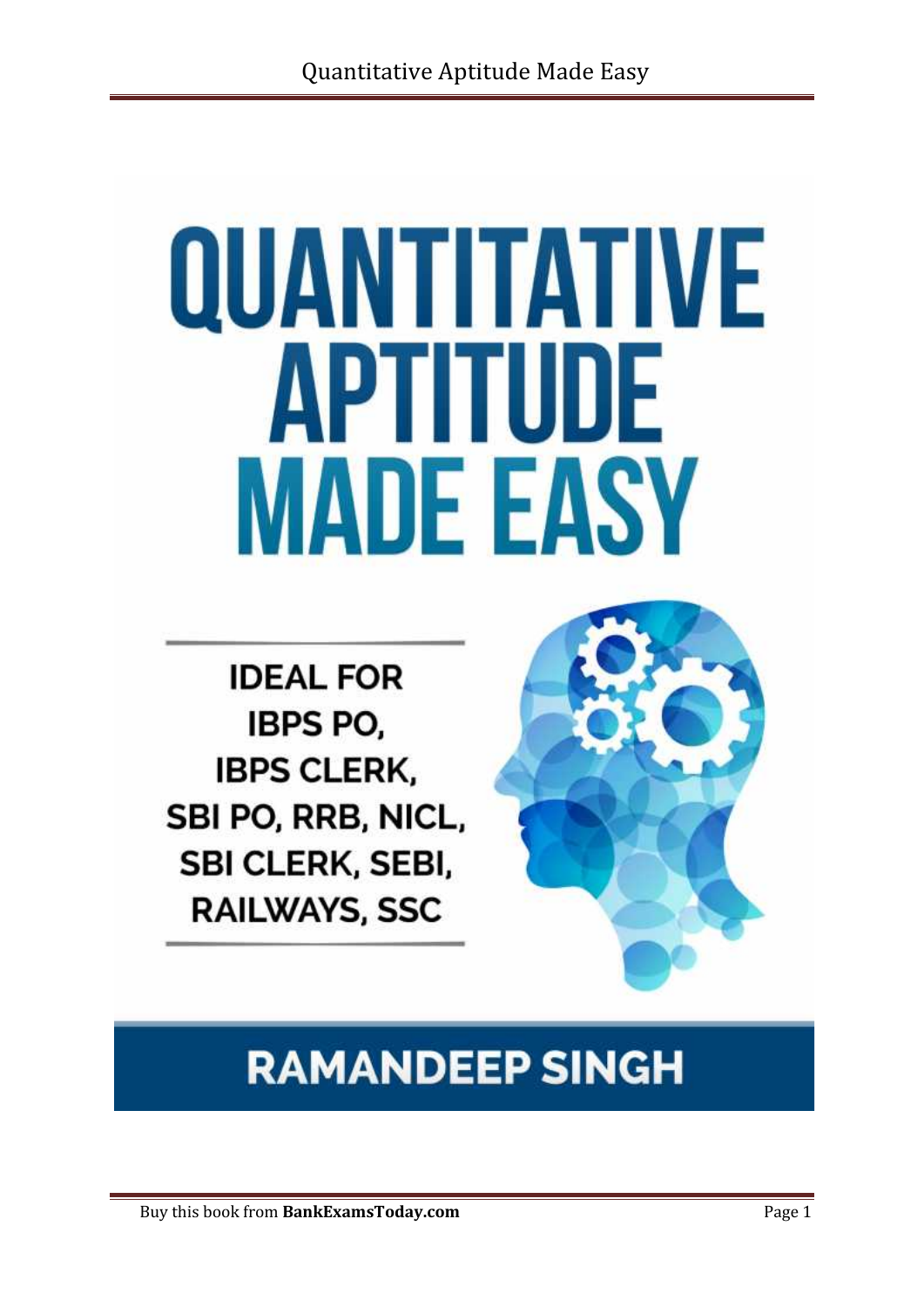#### **Index**

| Chapter 1  | Number System                       |
|------------|-------------------------------------|
| Chapter 2  | Average                             |
| Chapter 3  | LCM & HCF                           |
| Chapter 4  | Ratio & Proportion                  |
| Chapter 5  | Percentage                          |
| Chapter 6  | Partnership                         |
| Chapter 7  | Mixtures & Alligations              |
| Chapter 8  | Simple Interest & Compound Interest |
| Chapter 9  | Problems Based on Ages              |
| Chapter 10 | Profit & Loss                       |
| Chapter 11 | Sequence & Series                   |
| Chapter 12 | Time & Work                         |
| Chapter 13 | Pipes & Cisterns                    |
| Chapter 14 | Time & Distance                     |
| Chapter 15 | Boats & Streams                     |
| Chapter 16 | Calendar                            |
| Chapter 17 | Clocks                              |
| Chapter 18 | Permutation & Combination           |
| Chapter 19 | Probability                         |
| Chapter 20 | Trigonometry                        |
| Chapter 21 | Geometry                            |
| Chapter 22 | Mensuration                         |
| Chapter 23 | Data Sufficiency                    |
| Chapter 24 | Data Interpretation                 |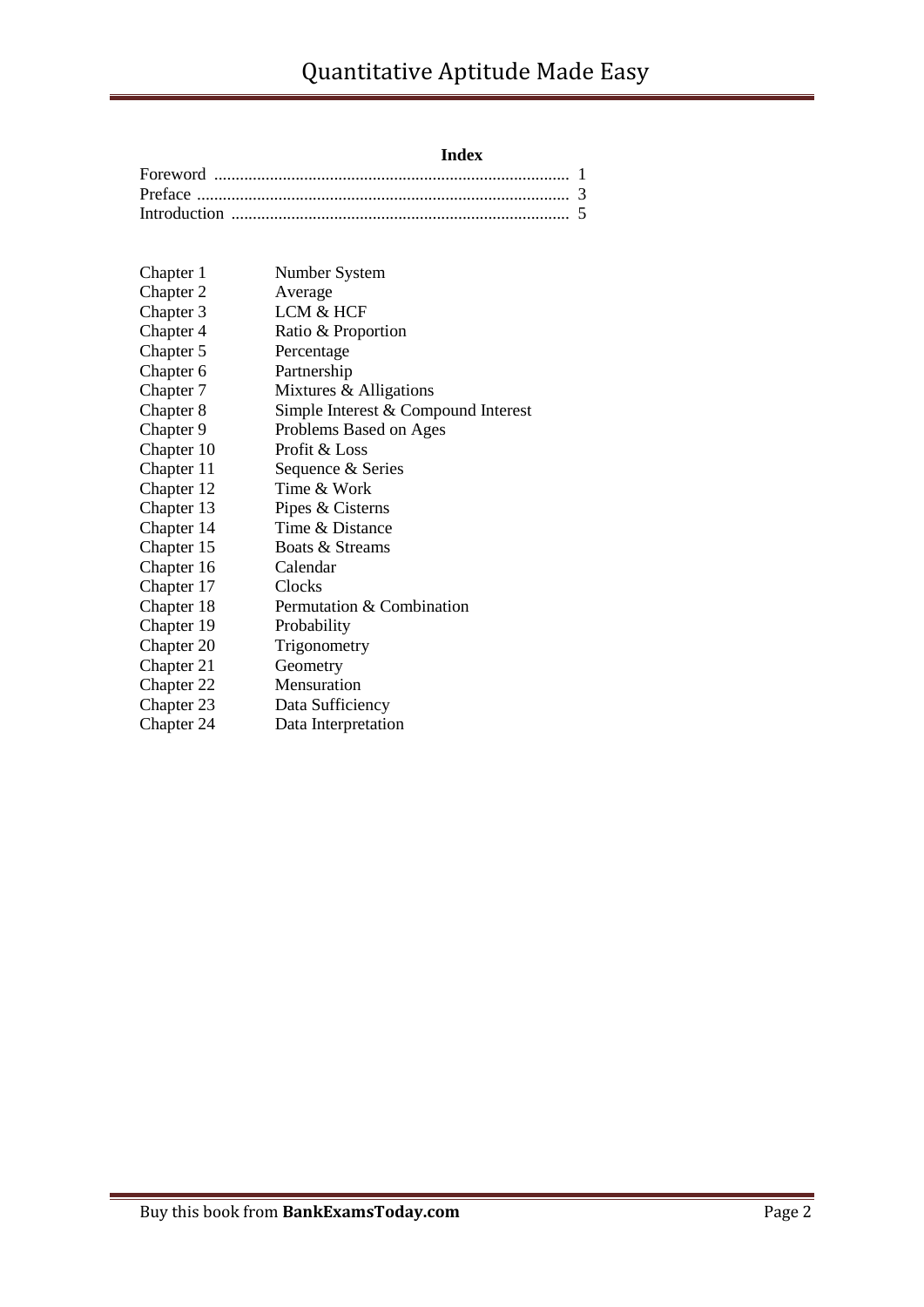### **Chapter - 12**

## **Time and Work**

#### **Three main factors of Time and Work**

There is a definite relationship between Time and Work. In this concept, there are only three factors:

- Time taken to complete a certain job
- Unit of work done
- Number of persons doing the job

There is a mental relationship between these three, discussed as follows: Work done (W) = Number of days (Time taken) (T or D)  $\times$  Number of men (M)  $W = D \times M$ 

#### **Some basic points**

More number of men can do more work i.e. both are directly proportional More number of men take less time to complete certain job i.e. both are inversely proportional By summarizing, we get

 $\frac{W_1}{W_2} = \frac{M_1}{M_2} \times \frac{D_1}{D_2}$ Let us start solving some examples:

**Example 1:** 10 men can cut 8 trees in 16 days. In how many days can 6 men cut 10 trees? **Solution:** This is a very simple example. You are given:

 $W_1 = 8$  $W_2 = 10$  $M_1 = 10$  $M_2 = 6$  $D_1 = 16$  $D_2 = ?$ 

Using formula,

 $\frac{W_1}{W_2} = \frac{M_1}{M_2} \times \frac{D_1}{D_2}$  $\frac{8}{10} = \frac{10}{6} \times \frac{16}{D_2}$  $\Rightarrow$  D<sub>2</sub> = 33.3

#### **Concept of efficiency**

This means, "How much work one person can do in one day (expressed in percentage)" For example: A person can do a job in 2 days

⇒ He can do 50% work in one day

Therefore, his efficiency will be 50%

Just a 2-step concept

This concept involves two steps to calculate efficiency:

- Convert into fraction i.e. per day work
- Multiply with 100 i.e. convert into percentage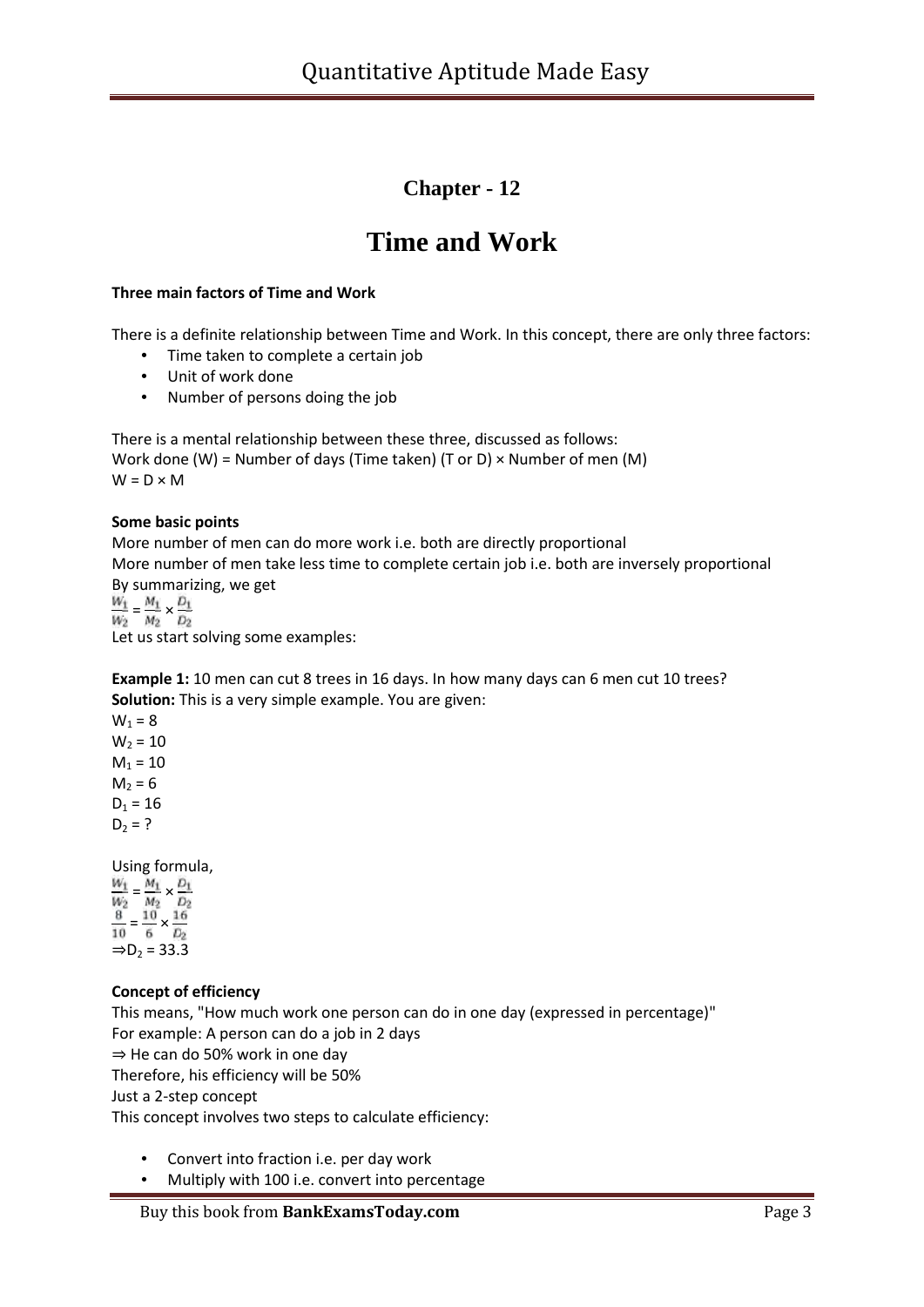Try the following example first, then re-read above points

**Example 2**: If a person can complete his work in 5days. What will be his efficiency? Solution: Number of days a person take to complete his work = 5 ⇒ He is doing 1/5 th work per day (converted into fraction) Convert it into percentage:  $100/5 = 20%$ Therefore, his efficiency is 20%. Summarizing, If a person can do his job in n days, efficiency will be

Efficiency =  $\frac{100}{n}$ %

Note: Negative efficiency cancels the positive efficiency For Example: Positive efficiency = 5% Negative efficiency = 1.5% Net efficiency = 5- 1.5 = 3.5% As we all know, in competitive exams time management is very important. I suggest you to learn the fractions till 15.

| Number of days required to | Work/Day     | Efficiency (%) |
|----------------------------|--------------|----------------|
| complete work              |              |                |
| N                          | 1/n          | 100/n          |
| $\mathbf 1$                | $\mathbf{1}$ | 100            |
| $\overline{2}$             | 1/2          | 50             |
| $\mathsf 3$                | 1/3          | 33.33          |
| $\overline{4}$             | 1/4          | 25             |
| 5                          | 1/5          | 20             |
| 6                          | 1/6          | 16.66          |
| $\overline{7}$             | 1/7          | 14.28          |
| 8                          | 1/8          | 12.5           |
| 9                          | 1/9          | 11.11          |
| 10                         | 1/10         | 10             |
| 11                         | 1/11         | 9.09           |
| 12                         | 1/12         | 8.25           |
| 13                         | 1/13         | 7.69           |
| 14                         | 1/14         | 7.14           |
| 15                         | 1/15         | 6.66           |

**Example 3**: A can do a job in 10 days. B can do a job in 5 days. In how many days they can complete the job if they work together?

**Solution:** Consider the above table A's efficiency = 10% B's efficiency = 20% A+ B efficiency = 10 + 20 = 30% This means, In one day A and B together can do 30% of work. Therefore, Number of days A and B together take to do 100% of work =  $\frac{100}{3}$ ⇒3.33 days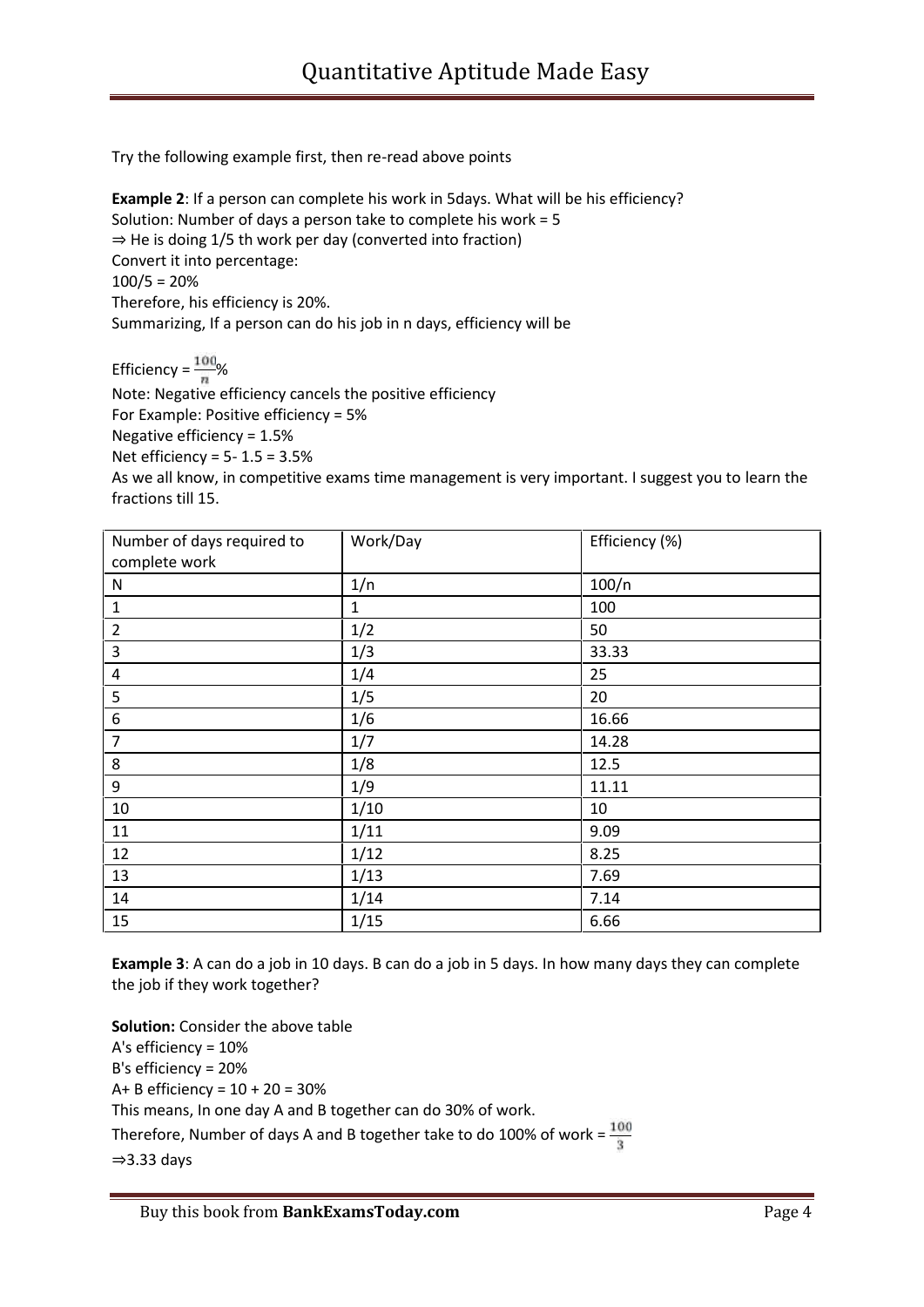**Example 4**: A and B together can do a job in 4 days. If A can do job in 12 days if he works alone, then how many days B alone take to complete the job?

**Solution:** A+B take = 4 days ⇒ A+B's efficiency = 25% i.e. they together do 25% of work in one day A takes  $= 12$  days  $\Rightarrow$  A's efficiency = 8.33% B's efficiency = (A+B) - (A)

 $\Rightarrow$  25% - 8.33% = 16.66% This means, B can do 16.66% work in one day Therefore, to complete the job he will take  $=\frac{100}{16.66}$  days ⇒ 6days

**Example 5**: A and B can do job in 8 days. B and C can do same job in 12 days. A, B and C together can do same job in 6 days. In how many days A and C together can complete the job?

**Solution:** You are given that: A+B's efficiency = 12.5% B+C's efficiency = 8.33% A+B+C's efficiency = 16.66% we need to find A+C Consider,  $2(A+B+C) = (A+B) + (B+C) + (C+A)$  $\Rightarrow$  2(16.66) = 12.5+ 8.33 + (C+A)  $\Rightarrow$  C+A = 12.49 = 12.5% Therefore, A and C takes= $\frac{100}{12.5}$  8 days Hope you all understand this topic. I will soon update questions for your practice.

## **Trick**

One simple technique is using days in denominator while solving questions. For example, A can do a job in 3 days and B can do the same job in 6 days. In how much time they can do the job together.

**Solution -**  $1/3 + 1/6 = 1/2$ , hence 2 days is the answer.

Examiner can set the question in opposite way and can ask you how much time A or B alone will take to complete the job. It is quite easy to calculate said question by putting values in equation we arrived in above question.

You need to understand one simple concept - If A can do a job in 10 day then in one day A can do 1/10th of job.

Now let's solve questions with this trick

**Question 1** - A take 5 days to complete a job and B takes 10 days to complete the same job. In how much time they will complete the job together?

**Solution -** A's efficiency = 20%, B's efficiency = 10%. If they work together they can do 30% of the job in a day. To complete the job they need 3.33 days.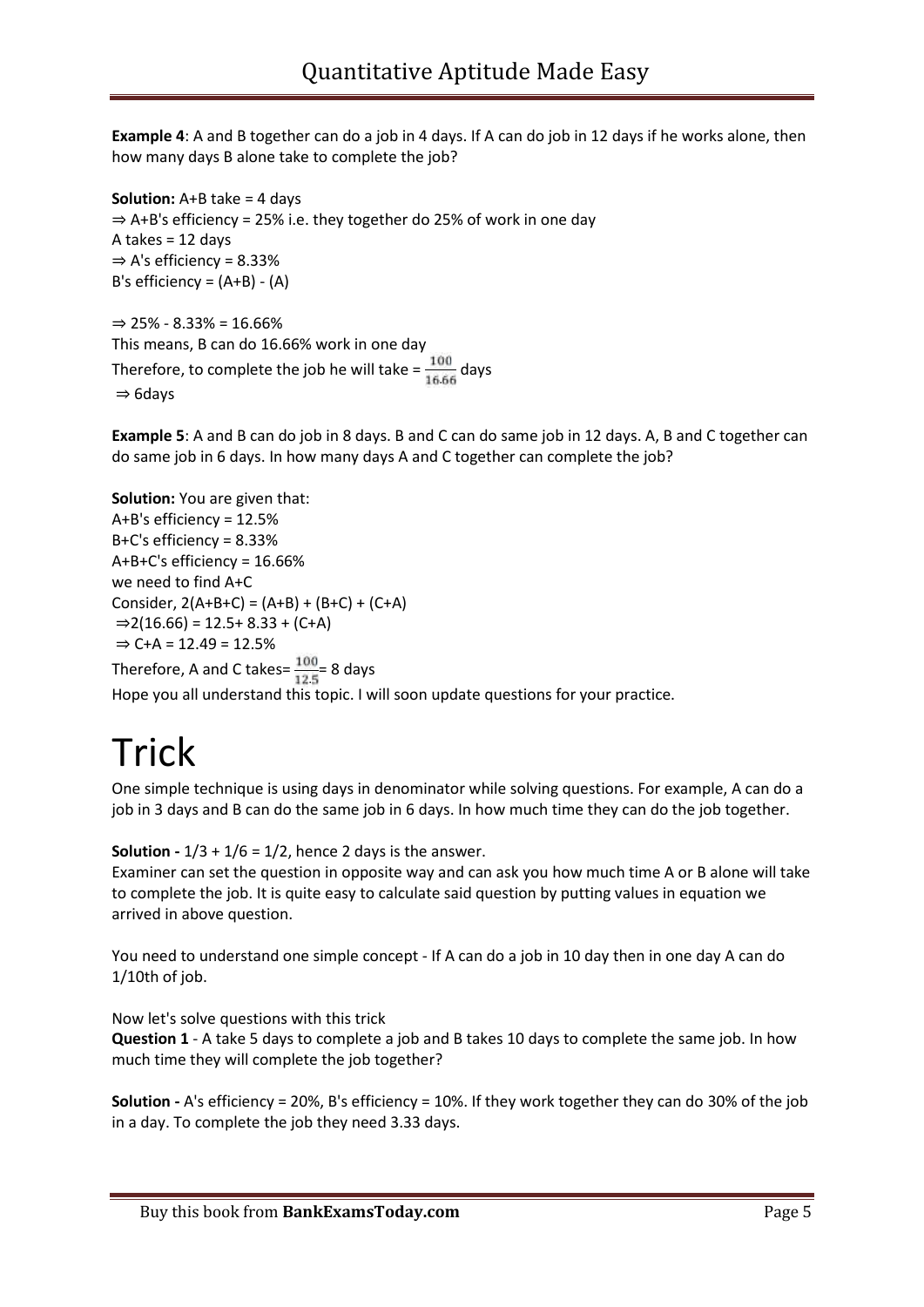**Question 2** - A is twice as efficient as B and can complete a job 30 days before B. In how much they can complete the job together?

**Solution -** Let efficiency percentage as x A's efficiency =  $2x$  and B's efficiency =  $x$ A is twice efficient and can complete the job 30 days before B. So, A can complete the job in 30 days and B can complete the job in 60 days

A's efficiency = 1/30 = 3.33% B's efficiency = 1/60 = 1.66% Both can do 5% (3.33% + 1.66%) of the job in 1 day. So the can complete the whole job in 20 days (100/5)

**Question 3** - A tank can be filled in 20 minutes. There is a leakage which can empty it in 60 minutes. In how many minutes tank can be filled?

#### **Solution -**

#### **Method 1**

 $\Rightarrow$  Efficiency of filling pipe = 20 minutes = 1/3 hour = 300% ⇒ Efficiency of leakage = 60 minutes = 100%

We need to deduct efficiency of leakage so final efficiency is 200%. We are taking 100% = 1 Hour as base so answer is 30 minutes.

#### **Method 2**

 $\Rightarrow$  Efficiency of filling pipe = 100/20 = 5%

 $\Rightarrow$  Efficiency of leakage pipe = 100/60 = 1.66%

⇒ Net filling efficiency = 3.33%

So, tank can be filled in = 100/3.33% = 30 minutes

You can change the base to minutes or even seconds.

**Question 4** - 4 men and 6 women working together can complete the work within 10 days. 3 men and 7 women working together will complete the same work within 8 days. In how many days 10 women will complete this work?

**Solution -** Let number of men =x, number of women = y  $\Rightarrow$  Efficiency of 4 men and 6 women = 100/10 = 10%  $\Rightarrow$  So, 4x+6y = 10 Above equation means 4 men and 6 women can do 10% of a the job in one day.

 $\Rightarrow$  Efficiency of 3 men and 7 women = 100/8 = 12.5% So,  $3x+7y = 12.5$ 

By solving both equations we get,  $x = -0.5$  and  $y = 2$ 

 $\Rightarrow$  Efficiency of 1 woman(y) = 2% per day

 $\Rightarrow$  Efficiency of 10 women per day = 20%

So 10 women can complete the job in 100/20 = 5 days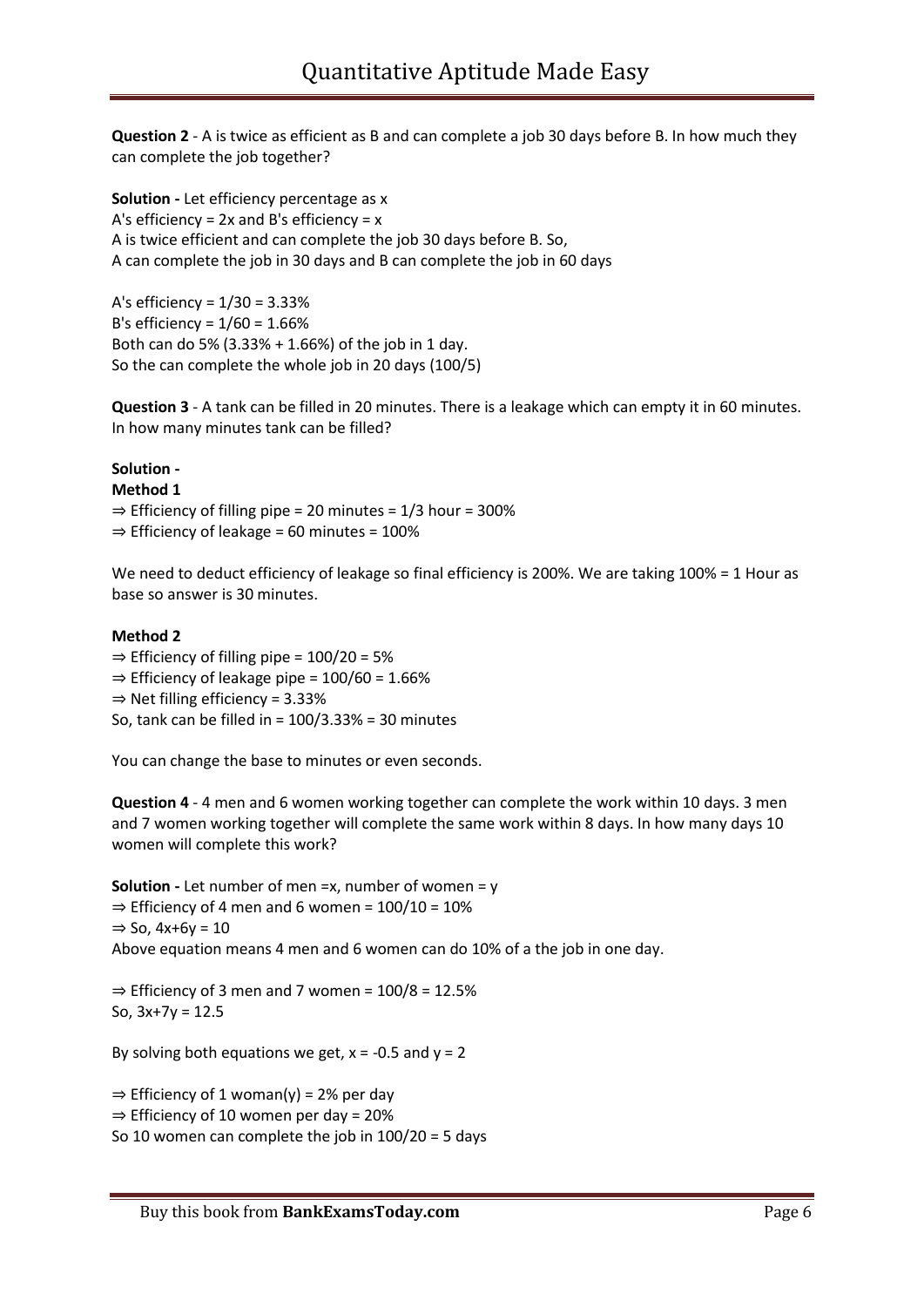**Question 5** - A and B together can complete a task in 20 days. B and C together can complete the same task in 30 days. A and C together can complete the same task in 30 days. What is the respective ratio of the number of days taken by A when completing the same task alone to the number of days taken by C when completing the same task alone?

**Solution**  $\rightarrow$  Efficiency of A and B = 1/20 per day = 5% per day \_\_\_\_\_\_\_\_\_\_\_\_1<br>
⇒ Efficiency of B and C = 1/30 per day = 3.33% per day 2  $\Rightarrow$  Efficiency of B and C = 1/30 per day = 3.33% per day  $\Rightarrow$  Efficiency of C and A = 1/30 per day = 3.33% per day  $\Rightarrow$ 

Taking equation 2 and 3 together

 $\Rightarrow$  B + C = 3.33% and C + A = 3.33%

 $\Rightarrow$  C and 3.33% will be removed. Hence A = B

 $\Rightarrow$  Efficiency of A = B = 5%/2 = 2.5% = 1/40

 $\Rightarrow$  Efficiency of C = 3.33% - 2.5% = 0.833% = 1/120

⇒ A can do the job in 40 days and C can do the job in 120 days he they work alone.

⇒ Ratio of number of days in which A and C can complete the job 1:3.

#### **Exercise - 12**

- 1) A can do a work in 15 days and B in 20 days. If they work on it together for 4 days, then the fraction of the work that is left is: a)  $1/4$  b)  $1/10$  c)  $7/15$ 
	- d)  $8/15$  e) None of these
- 2) A can lay railway track between two given stations in 16 days and B can do the same job in 12 days, with help of C, they did the job in 4 days only. Then, C alone can do the job in: a) 9  $\frac{4}{5}$  b) 9  $\frac{6}{5}$  c) 9  $\frac{9}{5}$ 
	- d) 10 e) None of these
- 3) A, B and C can do a piece of work in 20, 30 and 60 days respectively. In how many days can A do the work if he is assisted by B and C on every third day?

| a) $12 \text{ days}$ | b) $15 \text{ days}$ | c) $16 \text{ days}$ |
|----------------------|----------------------|----------------------|
| $d)$ 18 days         | e) None of these     |                      |

4) A is thrice as good as workman as B and therefore is able to finish a job in 60 days less than B. Working together, they can do it in:

| a) $20 \text{ days}$ | b) $22 \pm$      | c) $25 \text{ days}$ |
|----------------------|------------------|----------------------|
| $d)$ 30 days         | e) None of these |                      |

5) A alone can do a piece of work in 6 days and B alone 8 days. A and B undertook to do it for Rs.3200. With the help of C, they completed the work in 3 days. How much is to be paid to C?

a) Rs.375 b) Rs.400 c) Rs.600 d) Rs.800 e) None of these

6) If 6 men and 8 boys can do a piece of work in 10 days while 26 men and 48 boys can do the same in 2 days, the time taken by 15 men and 20 boys in doing the same type of work will be: a)  $4 \text{ days}$  b)  $5 \text{ days}$  c)  $6 \text{ days}$ d) 7 days e) None of these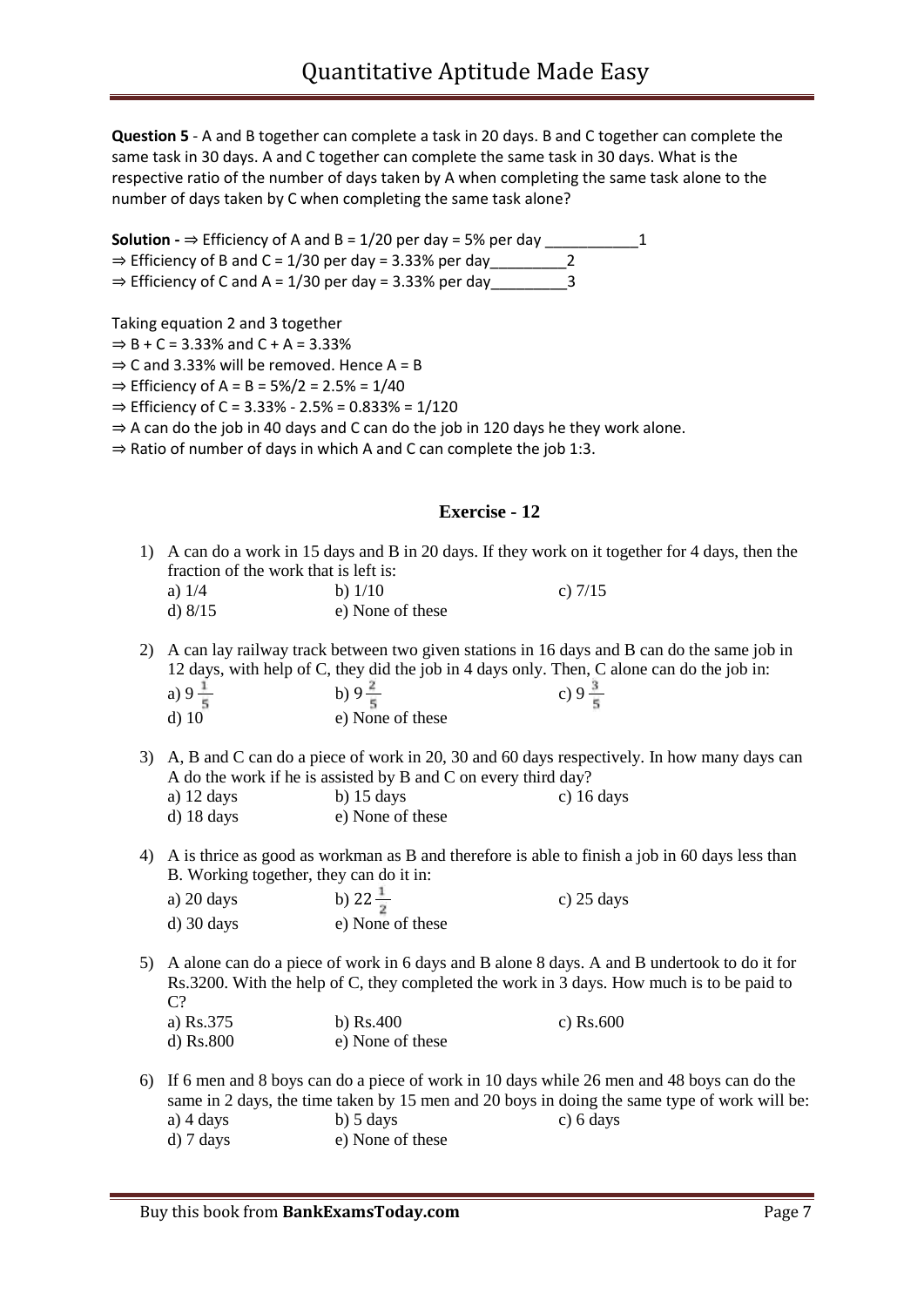|                                                                                                                                                                                                                                     | a) 8 hours<br>d) 24 hours                                                                                                                                                    | together can do it in 2 hours. How long will B alone take to do it?<br>$b)$ 10 hours<br>e) None of these                  | 7) A can do a piece of work in 4 hours; B and C together can do it in 3 hours, while A and C<br>c) $12$ hours                                                                                                                                                                                        |  |
|-------------------------------------------------------------------------------------------------------------------------------------------------------------------------------------------------------------------------------------|------------------------------------------------------------------------------------------------------------------------------------------------------------------------------|---------------------------------------------------------------------------------------------------------------------------|------------------------------------------------------------------------------------------------------------------------------------------------------------------------------------------------------------------------------------------------------------------------------------------------------|--|
| 8)                                                                                                                                                                                                                                  | a) $15 \text{ days}$<br>$d)$ 30 days                                                                                                                                         | together could do it in 10 days and C alone in 50 days, then B alone could do it in:<br>$b)$ 20 days<br>e) None of these  | A can do a certain work in the same time in which B and C together can do it. If A and B<br>c) $25 \text{ days}$                                                                                                                                                                                     |  |
| 9)                                                                                                                                                                                                                                  |                                                                                                                                                                              | work in 3 days. How long B alone would take to do the whole work?                                                         | A does 80% of a work in 20 days. He then calls in B and they together finish the remaining                                                                                                                                                                                                           |  |
|                                                                                                                                                                                                                                     | a) 23 days                                                                                                                                                                   | $b)$ 37 days                                                                                                              | c) $37\frac{1}{2}$                                                                                                                                                                                                                                                                                   |  |
|                                                                                                                                                                                                                                     | $d)$ 40 days                                                                                                                                                                 | e) None of these                                                                                                          |                                                                                                                                                                                                                                                                                                      |  |
|                                                                                                                                                                                                                                     | a) 11:30 A.M.<br>d) 1:00 P.M.                                                                                                                                                | work. Approximately at what time will the work (to print one lakh books) be finished?<br>b) $12$ noon<br>e) None of these | 10) A machine P can print one lakh books in 8 hours, machine Q can print the same number of<br>books in 10 hours while machine R can print them in 12 hours. All the machines are started at<br>9 A.M. while machine P is closed at 11 A.M. and the remaining two machines complete<br>c) 12:30 P.M. |  |
|                                                                                                                                                                                                                                     | 11) A can finish a work in 18 days and B can do the same work in 15 days. B worked for 10 days<br>and left the job. In how many days, A alone can finish the remaining work? |                                                                                                                           |                                                                                                                                                                                                                                                                                                      |  |
|                                                                                                                                                                                                                                     | a) 5                                                                                                                                                                         | b) $5\frac{1}{2}$                                                                                                         | c) 6                                                                                                                                                                                                                                                                                                 |  |
|                                                                                                                                                                                                                                     | $d)$ 8                                                                                                                                                                       | e) None of these                                                                                                          |                                                                                                                                                                                                                                                                                                      |  |
|                                                                                                                                                                                                                                     |                                                                                                                                                                              | it in 10 days. In how many days will 10 women complete it?                                                                | 12) 4 men and 6 women can complete a work in 8 days, while 3 men and 7 women can complete                                                                                                                                                                                                            |  |
|                                                                                                                                                                                                                                     | a) 35                                                                                                                                                                        | $b)$ 40                                                                                                                   | c) $45$                                                                                                                                                                                                                                                                                              |  |
|                                                                                                                                                                                                                                     | $d$ ) 50                                                                                                                                                                     | e) None of these                                                                                                          |                                                                                                                                                                                                                                                                                                      |  |
|                                                                                                                                                                                                                                     | finish the work?                                                                                                                                                             |                                                                                                                           | 13) A and B can together finish a work 30 days. They worked together for 20 days and then B<br>left. After another 20 days, A finished the remaining work. In how many days A alone can                                                                                                              |  |
|                                                                                                                                                                                                                                     | a) $45$                                                                                                                                                                      | $b)$ 50                                                                                                                   | c) 54                                                                                                                                                                                                                                                                                                |  |
|                                                                                                                                                                                                                                     | $d)$ 60                                                                                                                                                                      | e) None of these                                                                                                          |                                                                                                                                                                                                                                                                                                      |  |
| 14) P can complete a work in 12 days working 8 hours a day. Q can complete the same work in 8<br>days working 10 hours a day. If both P and Q work together, working 8 hours a day, in how<br>many days can they complete the work? |                                                                                                                                                                              |                                                                                                                           |                                                                                                                                                                                                                                                                                                      |  |
|                                                                                                                                                                                                                                     | a) $5\frac{5}{11}$                                                                                                                                                           | b) $5\frac{6}{11}$                                                                                                        | c) $6\frac{5}{11}$                                                                                                                                                                                                                                                                                   |  |
|                                                                                                                                                                                                                                     | d) $6\frac{6}{11}$                                                                                                                                                           | e) None of these                                                                                                          |                                                                                                                                                                                                                                                                                                      |  |
|                                                                                                                                                                                                                                     | a) $3$                                                                                                                                                                       | How many days will 5 women and 10 children take to complete the work?<br>$b)$ 5                                           | 15) 10 women can complete a work in 7 days and 10 children take 14 days to complete the work.<br>c) $7$                                                                                                                                                                                              |  |
|                                                                                                                                                                                                                                     | d) Data inadequate                                                                                                                                                           | e) None of these                                                                                                          |                                                                                                                                                                                                                                                                                                      |  |
|                                                                                                                                                                                                                                     |                                                                                                                                                                              |                                                                                                                           | 16) X and Y can do a piece of work in 20 days and 12 days respectively. X started the work alone                                                                                                                                                                                                     |  |

and then after 4 days Y joined him till the completion of the work. How long did the work

Buy this book from **BankExamsToday.com** Page 8

last?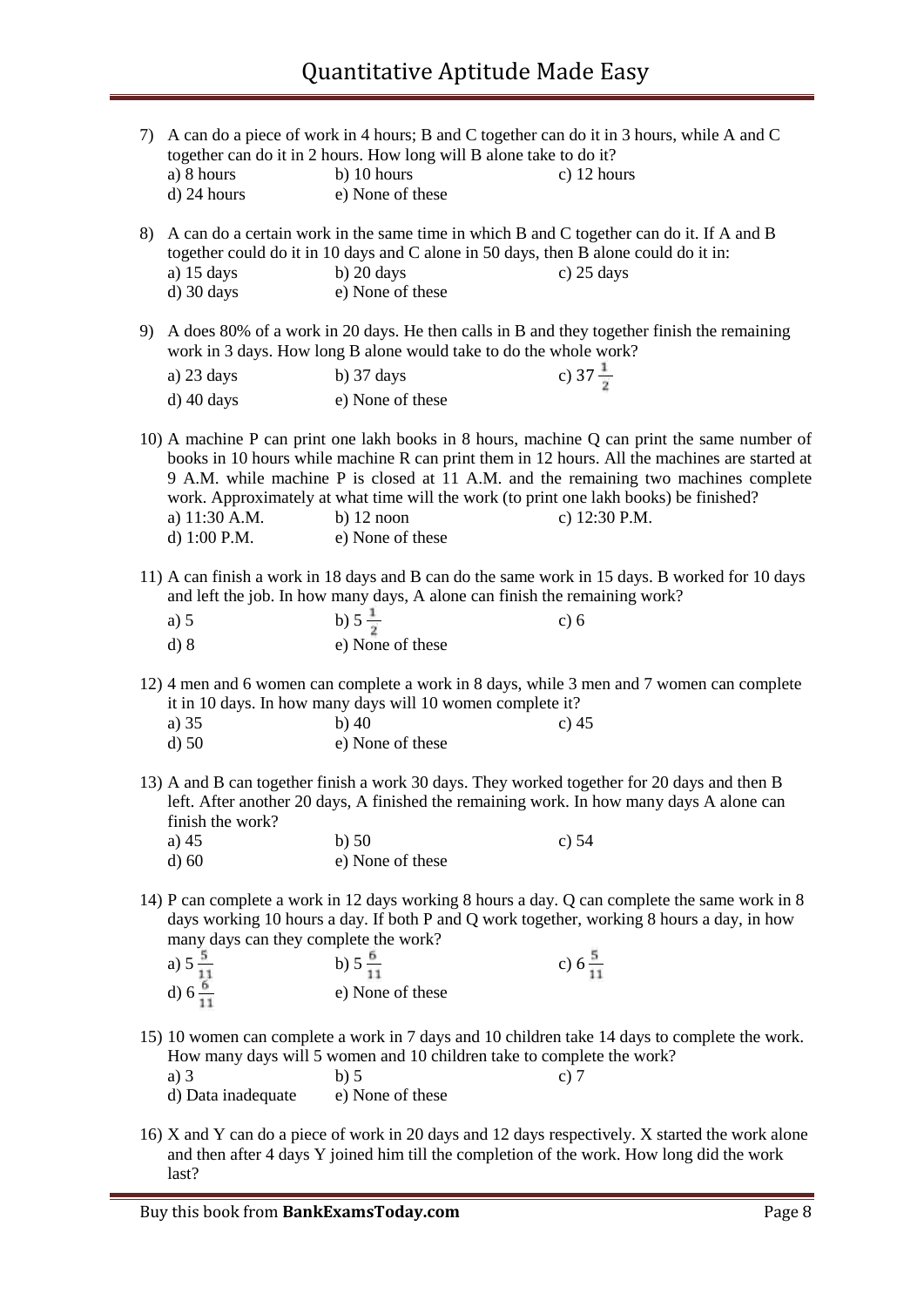| a) $6 \, \text{days}$<br>$d)$ 20 days                                                                                                                                                                      | b) $10 \text{ days}$<br>e) None of these                                                                                                                                                                 | c) $15 \text{ days}$                                                                                                                                                                                    |  |
|------------------------------------------------------------------------------------------------------------------------------------------------------------------------------------------------------------|----------------------------------------------------------------------------------------------------------------------------------------------------------------------------------------------------------|---------------------------------------------------------------------------------------------------------------------------------------------------------------------------------------------------------|--|
| 17) A is 30% more efficient than B. How much time will they, working together, take to complete<br>a job which A alone could have done in 23 days?                                                         |                                                                                                                                                                                                          |                                                                                                                                                                                                         |  |
| a) $11 \text{ days}$<br>d) Data inadequate                                                                                                                                                                 | b) $13 \text{ days}$<br>e) None of these                                                                                                                                                                 | c) $20\frac{3}{17}$                                                                                                                                                                                     |  |
| a) 7 hours 30 minutes<br>d) 8 hours 25 minutes                                                                                                                                                             | computer, while Kumar takes 5 hours to type 40 pages. How much time will they take,<br>working together on two different computers to type an assignment of 110 pages?<br>b) 8 hours<br>e) None of these | 18) Ravi and Kumar are working on an assignment. Ravi takes 6 hours to type 32 pages on a<br>c) 8 hours 15 minutes                                                                                      |  |
| they will complete the same work in:                                                                                                                                                                       |                                                                                                                                                                                                          | 19) A, B and C can complete a piece of work in 24, 6 and 12 days respectively. Working together,                                                                                                        |  |
| a) $\frac{1}{24}$ day b) $\frac{7}{24}$ day<br>d) 4 days                                                                                                                                                   | e) None of these                                                                                                                                                                                         | c) $3\frac{3}{7}$ ]                                                                                                                                                                                     |  |
| a) $15$<br>$d)$ 25                                                                                                                                                                                         | 20) Sakshi can do a piece of work in 20 days. Tanya is 25% more efficient than Sakshi. The<br>number of days taken by Tanya to do the same piece of work is:<br>$b)$ 16<br>e) None of these              | c) $18$                                                                                                                                                                                                 |  |
| a) $4 \text{ days}$                                                                                                                                                                                        | 21) A takes twice as much time as B or thrice as much time as C to finish a piece of work.<br>Working together, they can finish the work in 2 days. B can do the work alone in:<br>b) 6 days             | c) 8 days                                                                                                                                                                                               |  |
| $d)$ 12 days                                                                                                                                                                                               | e) None of these                                                                                                                                                                                         |                                                                                                                                                                                                         |  |
| The whole work was completed in:                                                                                                                                                                           |                                                                                                                                                                                                          | 22) A and B can complete a work in 15 days and 10 days respectively. They started doing the<br>work together but after 2 days B had to lea0ve and A alone completed the remaining work.                 |  |
| a) 8 days<br>$d)$ 15 days                                                                                                                                                                                  | b) $10 \text{ days}$<br>e) None of these                                                                                                                                                                 | c) $12 \text{ days}$                                                                                                                                                                                    |  |
| days more will A take to finish the work?<br>a) $18 \text{ days}$<br>$d)$ 36 days                                                                                                                          | b) $24 \text{ days}$<br>e) None of these                                                                                                                                                                 | 23) A and B can do a piece of work in 30 days, while B and C can do the same work in 24 days<br>and C and A in 20 days. They all work together for 10 days when B and C leave. How many<br>$c)$ 30 days |  |
|                                                                                                                                                                                                            | days in which A and B can together finish the work in:                                                                                                                                                   | 24) A works twice as fast as B. If B can complete a work in 12 days independently, the number of                                                                                                        |  |
| a) $4 \text{ days}$<br>$d)$ 18 days                                                                                                                                                                        | b) 6 days<br>e) None of these                                                                                                                                                                            | c) 8 days                                                                                                                                                                                               |  |
| 25) Twenty women can do a work in sixteen days. Sixteen men can complete the same work in<br>fifteen days. What is the ration between the capacity of a man and a woman?<br>a) $3:4$<br>b) 4:3<br>c) $5:3$ |                                                                                                                                                                                                          |                                                                                                                                                                                                         |  |
| d) Date inadequate                                                                                                                                                                                         | e) None of these<br>26) A and B can do a work in 8 days B and C can do the same work in 12 days A B and C                                                                                                |                                                                                                                                                                                                         |  |

26) A and B can do a work in 8 days, B and C can do the same work in 12 days. A, B and C together can finish it in 6 days. A and C together will do it in: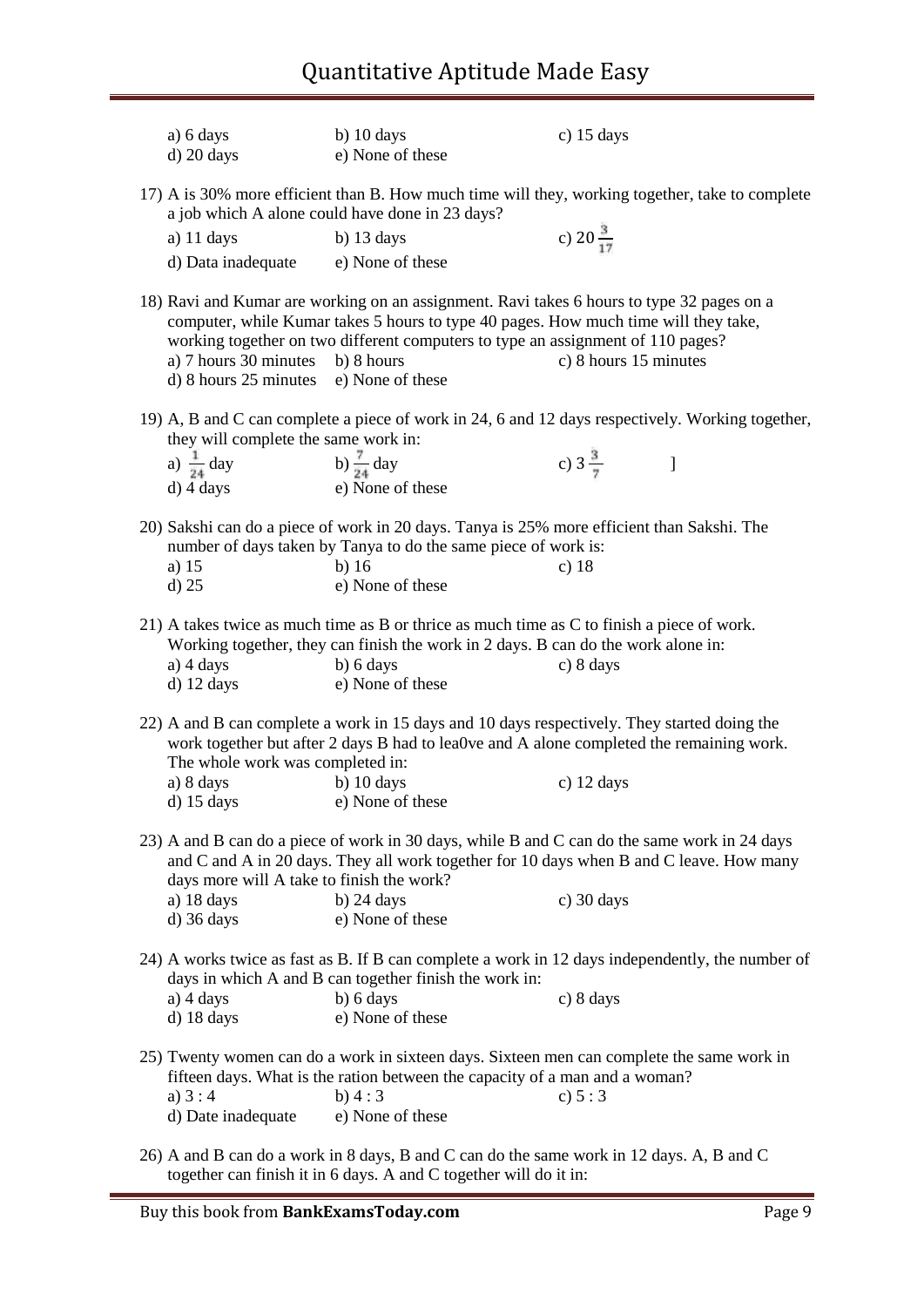| a) $4 \text{ days}$<br>$d)$ 12 days                                                                                                                                                                                                                 | b) 6 days<br>e) None of these                                                                                    | c) 8 days                                                                                                                                                                                                                                                                        |  |
|-----------------------------------------------------------------------------------------------------------------------------------------------------------------------------------------------------------------------------------------------------|------------------------------------------------------------------------------------------------------------------|----------------------------------------------------------------------------------------------------------------------------------------------------------------------------------------------------------------------------------------------------------------------------------|--|
| 27) A can finish a work in 24 days, B in 9 days and C in 12 days. B and C start the work but are<br>forced to leave after 3 days. The remaining work was done by A in:                                                                              |                                                                                                                  |                                                                                                                                                                                                                                                                                  |  |
| a) 5 days                                                                                                                                                                                                                                           | b) 6 days                                                                                                        | c) $10 \text{ days}$                                                                                                                                                                                                                                                             |  |
| d) $10\frac{1}{7}$                                                                                                                                                                                                                                  | e) None of these                                                                                                 |                                                                                                                                                                                                                                                                                  |  |
|                                                                                                                                                                                                                                                     | days. How long will they together take to complete the work?                                                     | 28) X can do a piece of work in 40 days. He works at it for 8 days and then Y finished it in 16                                                                                                                                                                                  |  |
| a) $13\frac{1}{3}$                                                                                                                                                                                                                                  | b) $15 \text{ days}$                                                                                             | c) $20 \text{ days}$                                                                                                                                                                                                                                                             |  |
| $d)$ 26 days                                                                                                                                                                                                                                        | e) None of these                                                                                                 |                                                                                                                                                                                                                                                                                  |  |
|                                                                                                                                                                                                                                                     |                                                                                                                  | 29) A and B can do a job together in 7 days. A is $1\frac{3}{4}$ times as efficient as B. The same job can be                                                                                                                                                                    |  |
| done by A alone in:                                                                                                                                                                                                                                 |                                                                                                                  |                                                                                                                                                                                                                                                                                  |  |
| b) 11 days                                                                                                                                                                                                                                          |                                                                                                                  | c) $12\frac{1}{4}$                                                                                                                                                                                                                                                               |  |
| a) $9\frac{1}{3}$<br>d) $16\frac{1}{3}$                                                                                                                                                                                                             | e) None of these                                                                                                 |                                                                                                                                                                                                                                                                                  |  |
| a) 90 days, 30 days<br>d) 85 days, 90 days                                                                                                                                                                                                          | Q. Find the time in which P and Q can complete the work individually.<br>b) 60 days, 20 days<br>e) None of these | 30) P is thrice as efficient as Q and is therefore able to finish a piece of work in 60 days less than<br>c) 65 days, 30 days                                                                                                                                                    |  |
| minutes. In how many minutes it can be filled?                                                                                                                                                                                                      |                                                                                                                  | 31) A tub can be filled in 20 minutes but there is a leakage in it which can empty the full tub in 60                                                                                                                                                                            |  |
| a) 10 minutes<br>d) 25 minutes                                                                                                                                                                                                                      | b) 30 minutes<br>e) None of these                                                                                | c) 40 minutes                                                                                                                                                                                                                                                                    |  |
| together they will complete the whole work?                                                                                                                                                                                                         |                                                                                                                  | 32) A can do a piece of work in 14 days while B can do it in 21 days. In how many days, working                                                                                                                                                                                  |  |
| a) $10.5$                                                                                                                                                                                                                                           | b)8                                                                                                              | c) 8.4                                                                                                                                                                                                                                                                           |  |
| d)9                                                                                                                                                                                                                                                 | e) None of these                                                                                                 |                                                                                                                                                                                                                                                                                  |  |
| $a)$ 4<br>$d)$ 16                                                                                                                                                                                                                                   | b)2<br>e) None of these                                                                                          | 33) A is thrice as efficient as B. Working together they complete the work in 3 days. If B takes 8<br>days more than A, what is the number of days taken by A to finish the whole work, alone?<br>c) $12$                                                                        |  |
| 34) Aman can do a piece of work in 14 days, while Suneeta can do the same work in 21 days.<br>They started the work together but 3 days before the completion of the work, Aman left the<br>work. The total number of days to complete the work is: |                                                                                                                  |                                                                                                                                                                                                                                                                                  |  |
| a) $7\frac{1}{5}$                                                                                                                                                                                                                                   | b) $8.5$                                                                                                         | c) $5$                                                                                                                                                                                                                                                                           |  |
| d) $10\frac{1}{5}$                                                                                                                                                                                                                                  | e) None of these                                                                                                 |                                                                                                                                                                                                                                                                                  |  |
|                                                                                                                                                                                                                                                     |                                                                                                                  | 35) Karan can do a work in 10 days while Sohan can do the same work in 20 days. They started<br>work together. After 3 days Karan left the work and Sohan completed it. For how many days<br>Sohan worked alone more than the number of days required when both worked together? |  |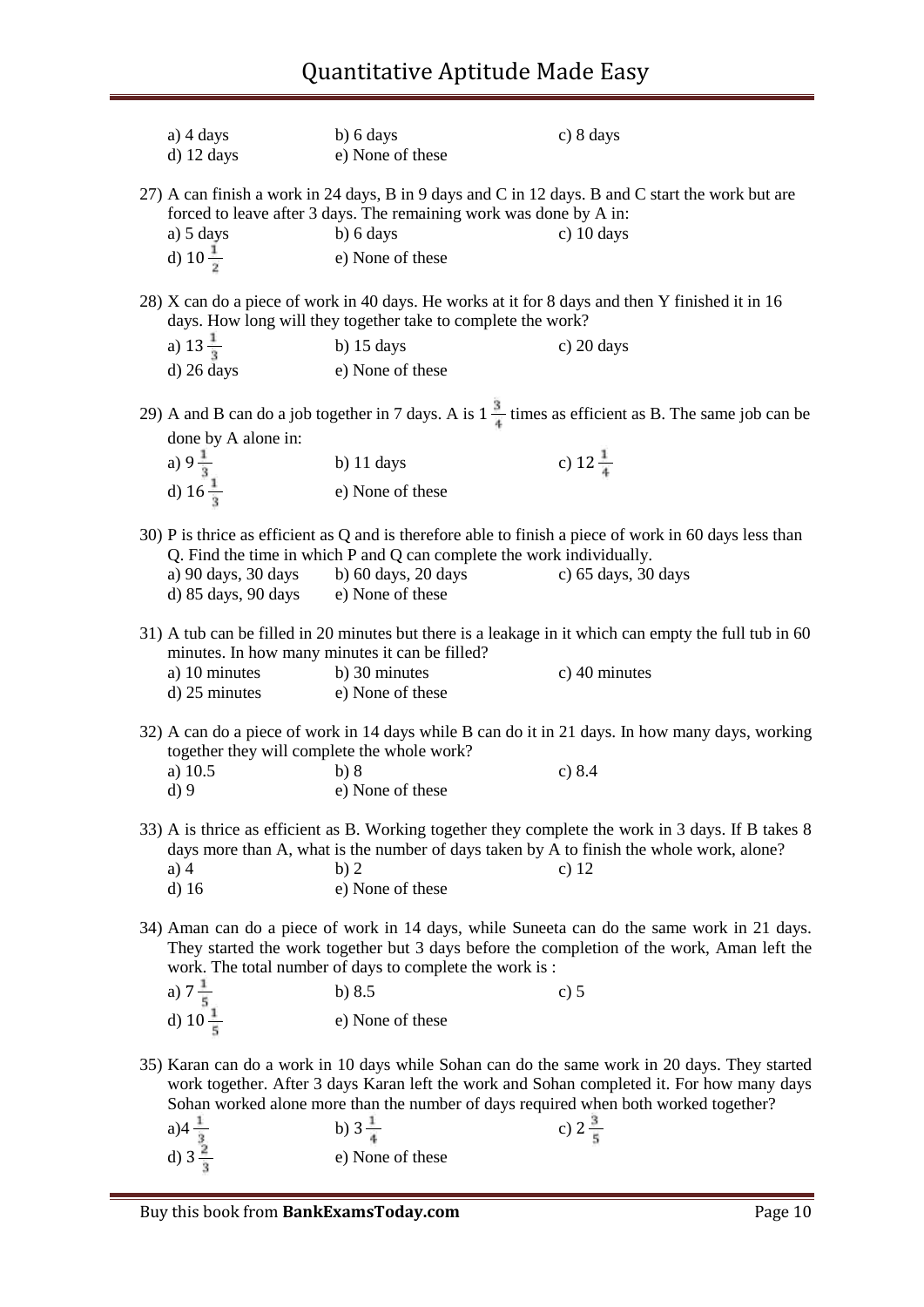36) A and B undertook a work for Rs.350. A got Rs.150 more than that of B, when they worked together. B takes 9 days more than A, when they work individually. In how many days A and B working together can do the whole work:

| a) 5                | b) $4\frac{2}{\pi}$ | c) $4\frac{5}{7}$ |
|---------------------|---------------------|-------------------|
| d) $5\frac{4}{\pi}$ | e) None of these    |                   |

37) When A, B and C are deployed for a task, A and B together do 70% of the work and B and C together do 50% of the work. Who is most efficient?

| a) a               | b) b             | c) c |
|--------------------|------------------|------|
| d) Data inadequate | e) None of these |      |

- 38) A contractor undertook a work to complete in 60 days. But just after 20 days he observed that only  $\frac{1}{e}$ th of the project work had been completed. To complete the work in time (i.e., in rest days) minimum how many workers he had to increase, if there were initially 75 workers were deployed for the task? a) 25 b) 50 c) 75 d) Data inadequate e) None of these
- 39) If 2 men or 3 women or 4 boys can do a piece of work in 52 days, then the same piece of work will be done by 1 man, 1 woman and 1 boy in :<br> $h$   $36 \text{ days}$ c)  $45$  days

| a) 48 days         | $\sigma$ ) 50 days |
|--------------------|--------------------|
| d) Data inadequate | e) None of these   |

40) A contractor undertook to complete the work in 40 days and he deployed 20 men for his work. 8 days before the scheduled time he realized that  $1/3^{rd}$  of the work was still to be done. How many more men were required to complete the work in stipulated time?

| a) 16   | $b)$ 15          | c) $20$ |
|---------|------------------|---------|
| $d)$ 25 | e) None of these |         |

41) B and C are equally efficient, but the efficiency of A is half of each B and C. A and B started a work and 3 days later C joined them. If A alone can do the work in 14 days, then in how many more days the work will be completed?

| a) 1     | b)2              | c) $3$ |
|----------|------------------|--------|
| d) $4.5$ | e) None of these |        |

42) A and B together can complete a piece of work in 4 days. If A alone can complete the same work in 12 days, in how many days can B alone complete that work?<br>a) 6 days b) 12 c) 8 days a) 6 days b) 12 c) 8 days

| a) u uays | U/L              |  |
|-----------|------------------|--|
| d) 9 days | e) None of these |  |

43) 4 men and 2 boys can finish a piece of work in 5 days. 3 women and 4 boys can finish the same work in 5 days. Also 2 men and 3 women can finish the same work in 5 days. In how many days 1 man, 1 woman and one boy can finish the work, at their double efficiency?

| a) $4\frac{6}{10}$ | b) $4 \div$      | c) $3\frac{1}{2}$ |
|--------------------|------------------|-------------------|
| d) Data inadequate | e) None of these |                   |

- 44) A and B undertake to do a piece of work for Rs.600. A alone can do it in 6 days while B alone can do it in 8 days. With the help of C, they finish it in 3 days. Find the share of each.
	- a) Rs.80 b) Rs.75 c) Rs.90 d) Rs.82 e) None of these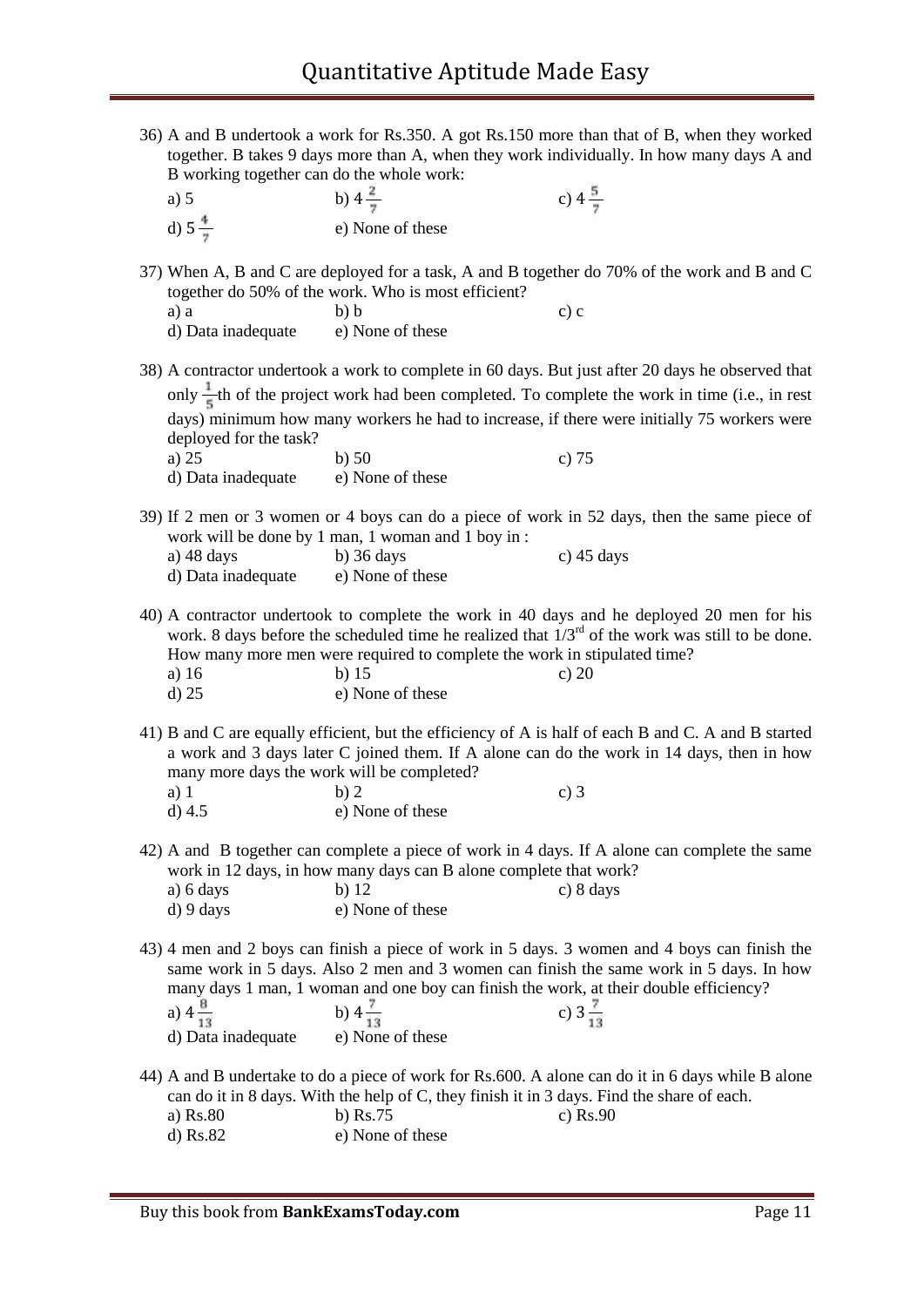| 45) Tap A can fill the empty tank in 12 hours, but due to a leak in the bottom it is filled in 15<br>hours, if the tank is full and then tap A is closed then in how many hours the leak can empty<br>it? |                                                                         |                                                                                                                                                                                                                                                                                                                                                                                                                 |
|-----------------------------------------------------------------------------------------------------------------------------------------------------------------------------------------------------------|-------------------------------------------------------------------------|-----------------------------------------------------------------------------------------------------------------------------------------------------------------------------------------------------------------------------------------------------------------------------------------------------------------------------------------------------------------------------------------------------------------|
| a) $45$ hours<br>d) 60 hours                                                                                                                                                                              | $b)$ 48 hours<br>e) None of these                                       | c) $52$ hours                                                                                                                                                                                                                                                                                                                                                                                                   |
|                                                                                                                                                                                                           | how many days will A alone finish the work?                             | 46) A is twice as good a workman as B and together they finish a piece of work in 18 days. In                                                                                                                                                                                                                                                                                                                   |
| a) $72 \text{ days}$<br>$d)$ 32 days                                                                                                                                                                      | $b)$ 30 days<br>e) None of these                                        | c) $27 \text{ days}$                                                                                                                                                                                                                                                                                                                                                                                            |
| respectively?                                                                                                                                                                                             |                                                                         | 47) Pipe A basically used as inlet pipe and pipe B is used as outlet pipe. Pipes A and B both are<br>opened simultaneously, all the time. When pipe A fills the tank and B empty the tank, it will<br>take double the time than when both the pipes fill the tank. When pipe B is used for filling the<br>tank, its efficiency remains constant. What is the ratio of efficiency of pipe A and pipe B           |
| a) $3:1$                                                                                                                                                                                                  | b) $5:2$                                                                | c) $1:3$                                                                                                                                                                                                                                                                                                                                                                                                        |
| d) $3:2$                                                                                                                                                                                                  | e) None of these                                                        |                                                                                                                                                                                                                                                                                                                                                                                                                 |
|                                                                                                                                                                                                           |                                                                         | 48) 45 men can complete a work in 16 days. Six days after they started working. 30 more men<br>joined them. How many days will they now take to complete the remaining work?                                                                                                                                                                                                                                    |
| a) $18 \text{ days}$<br>d) 6 days                                                                                                                                                                         | $b)$ 12 days<br>e) None of these                                        | $c)$ 9 days                                                                                                                                                                                                                                                                                                                                                                                                     |
|                                                                                                                                                                                                           | take for the cistern to be filled?                                      | 49) Two pipes A and B can fill a cistern in 15 hours and 10 hours respectively. A tap C can empty<br>the full cistern in 30 hours. All the three taps were open for 2 hours, when it was remembered<br>that the emptying tap had been left open. It was then closed. How many hours more would it                                                                                                               |
| a) $30 \text{ min}$ .<br>$d)$ 35 min.                                                                                                                                                                     | b) $1.2$ hours<br>e) None of these                                      | c) $24 \text{ min.}$                                                                                                                                                                                                                                                                                                                                                                                            |
|                                                                                                                                                                                                           | long does it take both the punctures together to make it flat?          | 50) A tyre has two punctures. The first puncture alone would have made the tyre flat in 9 minutes<br>and the second alone would have done it in 6 minutes. If air leaks out at a constant rate, how                                                                                                                                                                                                             |
| a) $1\frac{1}{2}$                                                                                                                                                                                         | b) $3\frac{1}{2}$                                                       | c) $3\frac{3}{5}$                                                                                                                                                                                                                                                                                                                                                                                               |
| d) $4\frac{2}{1}$                                                                                                                                                                                         | e) None of these                                                        |                                                                                                                                                                                                                                                                                                                                                                                                                 |
| failing?                                                                                                                                                                                                  |                                                                         | 51) A single reservoir supplies the petrol to the whole city, while the reservoir is fed by a single<br>pipeline filling the reservoir with the stream of uniform volume. When the reservoir is full<br>and if 40,000 litres of petrol is used daily, the supply fails in 90 days. If 32,000 litres of petrol<br>is used daily, it fails in 60 days. How much petrol can be used daily without the supply every |
| a) 64000 litres<br>d) 60000 litres                                                                                                                                                                        | b) $56000$ litres<br>e) None of these                                   | c) 78000 litres                                                                                                                                                                                                                                                                                                                                                                                                 |
|                                                                                                                                                                                                           | does the work in 40 days, then A, B and C together can do the work in : | 52) A is 50% more efficient than B. C does half of the work done by A and B together. If C alone                                                                                                                                                                                                                                                                                                                |
| a) $13\frac{1}{2}$ days                                                                                                                                                                                   | b) $15 \text{ days}$                                                    | c) $20 \text{ days}$                                                                                                                                                                                                                                                                                                                                                                                            |
| $d)$ 30 days                                                                                                                                                                                              | e) None of these                                                        |                                                                                                                                                                                                                                                                                                                                                                                                                 |

53) The total number of men, women and children working in a factory is 18. They earn Rs.4000 in a day. If the sum of the wages of all men, all women and all children is in the ratio of 18 :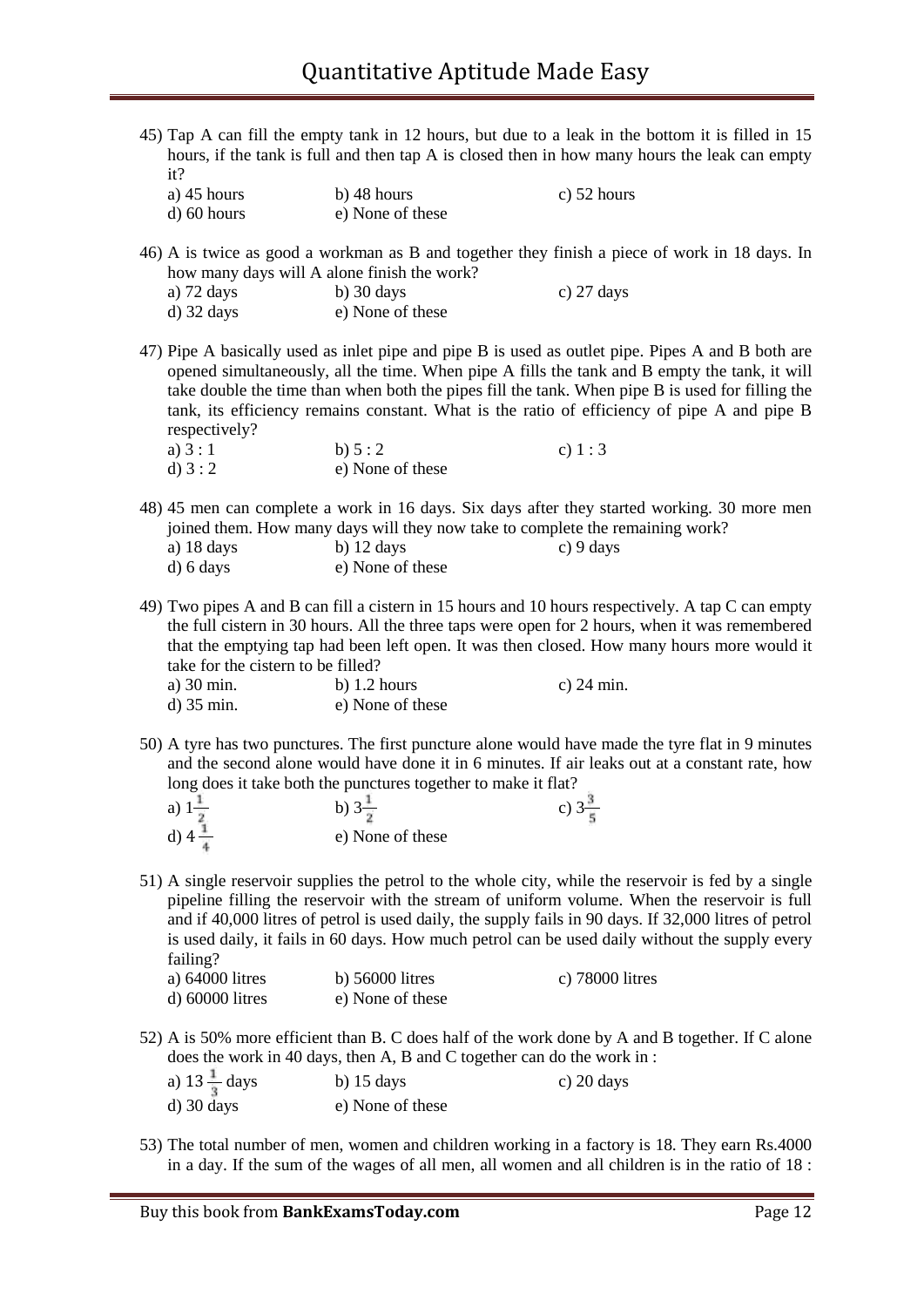10 : 12 and if the wages of an individual man, woman and child is in the ratio 6 : 5 : 3, then how much a woman earn in a day?

- a) Rs.400 b) Rs.250 c) Rs.150 d) Rs.120 e) None of these
- 54) P can complete a work in 12 days working 8 hours a day. Q can complete the same work in 8 days working 10 hours a day. If both P and Q work together, working 8 hours a day, in how many days can they complete the work?

a) 
$$
5\frac{5}{11}
$$
   
b)  $5\frac{6}{11}$    
c)  $6\frac{5}{11}$    
d)  $6\frac{6}{11}$    
e) None of these

- 55) Eklavya can do the 6 times the actual work in 36 days while Faizal can do the one-fourth of the original work in 3 days. In how many days will both working together complete the 3 times of the originalwork?
	- a) 6 b) 10 c) 12 d) 15 e) None of these
- 56) A and B can together finish a work in 30 days. They worked together for 20 days and then B left. After another 20 days, A finished the remaining work. In how many days A alone can finish the job?

| a) 40    | b) 50            | c) 54 |
|----------|------------------|-------|
| $d$ ) 60 | e) None of these |       |

57) Aman and Raman are two workers. Working together they can complete the whole work in 10 hours. If the Aman worked for 2.5 hours and Raman worked for 8.5 hours, still there was half of the work to be done. In how many hours Aman working alone, can complete the whole work?

| a) $24$ hours      | b) $17 \frac{1}{4}$ hours | c) 40 hours |
|--------------------|---------------------------|-------------|
| d) Data inadequate | e) None of these          |             |

- 58) 5 men and 2 boys working together can do four times as much work as a man and a boy. Working capacities of a man and a boy are in the ratio :
	- a)  $1:2$  b)  $2:1$  c)  $1:3$ d)  $3:1$  e) None of these
- 59) A alone can do a piece of work in 6 days and B alone in 8 days. A and B undertook to do it for Rs.3200. With the help of C, they completed the work in 3 days. How much is to be paid to C? c)  $Rs.600$

| a) Rs.375   | b) $Rs.400$      |
|-------------|------------------|
| $d)$ Rs.800 | e) None of these |

- 60) If there is leakage also which is capable of draining out the liquid drom the tank at half of the rate of outlet pipe, then what is the time taken to fill the empty tank when both the pipes are opened?
	- a) 3 hours b)  $3\frac{2}{3}$  hours c) 4 hours<br>d) Data inadequate b) None of these d) Data inadequate
- 61) A, B and C are employed to do a piece of work for Rs.529. A and B together are supposed to do  $\frac{19}{23}$  of the work and B and C together  $\frac{8}{23}$  of the work. What amount should A be paid? a) Rs.315 b) Rs.345 c) Rs.355 d) Rs.375 e) None of these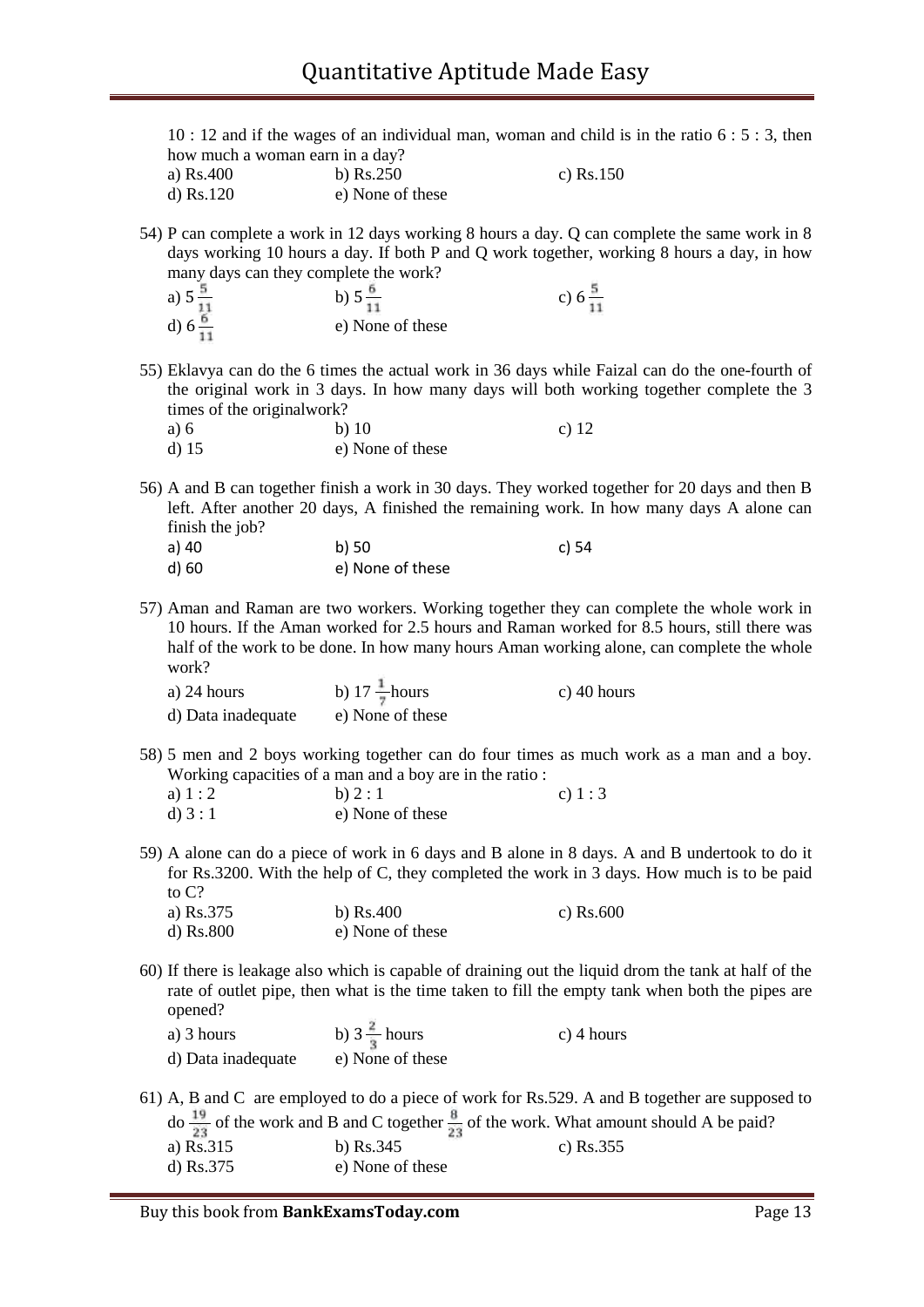| done by A alone in :                              |                                                                                  | 62) A and B can do a job together in 7 days. A is $1\frac{3}{4}$ times as efficient as B. The same job can be                                                                                     |
|---------------------------------------------------|----------------------------------------------------------------------------------|---------------------------------------------------------------------------------------------------------------------------------------------------------------------------------------------------|
|                                                   | b) 11 days                                                                       | c) $12\frac{1}{4}$ days                                                                                                                                                                           |
| a) $9\frac{1}{3}$ days<br>d) $16\frac{1}{3}$ days | e) None of these                                                                 |                                                                                                                                                                                                   |
| $a)$ 4<br>$d)$ 24                                 | completion. The number of days for which C worked is:<br>b)8<br>e) None of these | 63) A, B and C can do a piece of work in 36, 54 and 72 days respectively. They started the work<br>but A left 8 days before the completion of the work while B left 12 days before the<br>c) $12$ |
| complete the work?                                |                                                                                  | 64) A and B together can complete a work in 12 days. A alone can complete it in 20 days. If B<br>does the work only for half a day daily, then in how many days A and B together will             |
| a) 10 days<br>$d)$ 20 days                        | $b)$ 11 days<br>e) None of these                                                 | c) $15 \text{ days}$                                                                                                                                                                              |
|                                                   | How many days will 5 women and 10 children take to complete the work?            | 65) 10 women can complete a work in 7 days and 10 children take 14 days to complete the work.                                                                                                     |
| $a)$ 3                                            | $b)$ 5                                                                           | c) $7$                                                                                                                                                                                            |
| d) Data inadequate                                | e) None of these                                                                 |                                                                                                                                                                                                   |
|                                                   | How many days will they take to complete the remaining work?                     | 66) 12 men complete a work in 9 days. After they have worked for 6 days, 6 more men join them.                                                                                                    |
| a) $2 \text{ days}$                               | $b)$ 3 days                                                                      | $c)$ 4 days                                                                                                                                                                                       |
| $d)$ 5 days                                       | e) None of these                                                                 |                                                                                                                                                                                                   |
|                                                   | together earn Rs.152. The daily earning of C is:                                 | 67) A, B and C together earn Rs.300 per day, while A and C together earn Rs.188 and B and C                                                                                                       |
| a) Rs.40                                          | $b)$ Rs.68                                                                       | c) $Rs.112$                                                                                                                                                                                       |
| $d)$ Rs.150                                       | e) None of these                                                                 |                                                                                                                                                                                                   |
|                                                   |                                                                                  |                                                                                                                                                                                                   |
|                                                   |                                                                                  |                                                                                                                                                                                                   |

#### **Solutions:**

1. Option D

| A's 1 day's work          |                                                        |
|---------------------------|--------------------------------------------------------|
| B's 1 day's work          |                                                        |
| $(A + B)'s 1 day's work$  | $=\left[\frac{1}{15}+\frac{1}{20}\right]=\frac{7}{60}$ |
| $(A + B)'s 4 day's work$  | $=\left[\frac{7}{60} \times 4\right] = \frac{7}{15}$   |
| Therefore, Remaining work | $=\left[1-\frac{7}{15}\right]=\frac{8}{15}$            |

$$
(A + B + C)'s 1 day's work = \frac{1}{4}
$$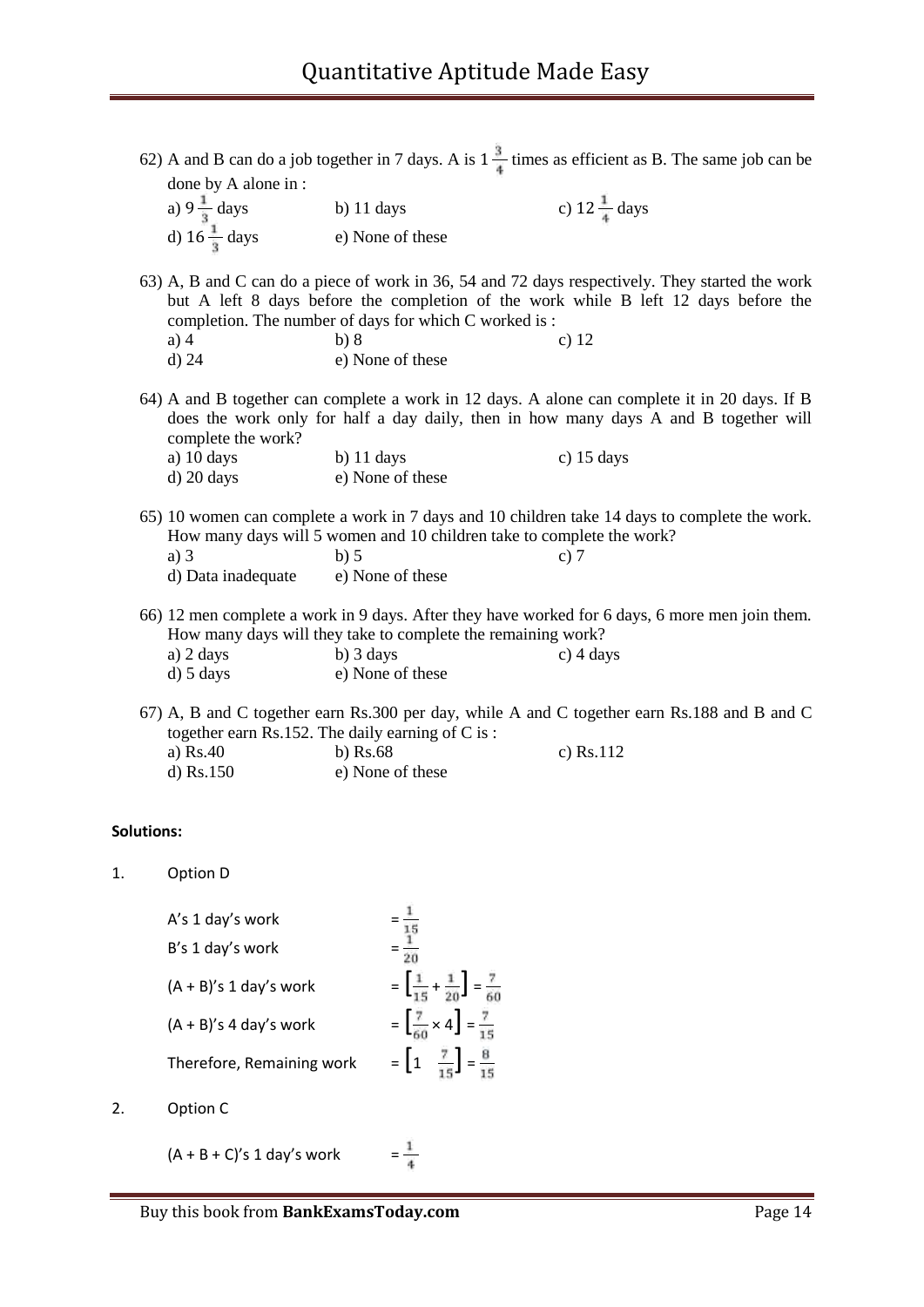|    | $=\frac{1}{16}$<br>A's 1 day's work                                                                                                                                                                                |
|----|--------------------------------------------------------------------------------------------------------------------------------------------------------------------------------------------------------------------|
|    | $=\frac{1}{12}$<br>B's 1 day's work                                                                                                                                                                                |
|    |                                                                                                                                                                                                                    |
|    | C's 1 day's work $=$ $\frac{1}{4}$ $\left[\frac{1}{16} + \frac{1}{12}\right]$ $=$ $\left[\frac{1}{4}$ $\frac{7}{48}\right]$ $=$ $\frac{5}{48}$<br>So, C alone can do the work in $\frac{48}{5}$ $=$ $9\frac{3}{5}$ |
| 3. | Option B                                                                                                                                                                                                           |
|    | $=\left[\frac{1}{20}\times 2\right]=\frac{1}{10}$<br>A's 2 day's work                                                                                                                                              |
|    | $=\left[\frac{1}{20} + \frac{1}{30} + \frac{1}{60}\right] = \frac{6}{60} = \frac{1}{10}$<br>$(A + B + C)'s 1 day's work$                                                                                           |
|    | $=\left[\frac{1}{30}+\frac{1}{30}\right]=\frac{1}{8}$<br>Work done in 3 days                                                                                                                                       |
|    | Now, $\frac{1}{5}$ work is done in 3 days.                                                                                                                                                                         |
|    | Whole work will be done in $(3 \times 5)$ = 15 days                                                                                                                                                                |
| 4. | Option B                                                                                                                                                                                                           |
|    | Ratio of times taken by A and B = $1:3$<br>The time difference is $(3 \t1)$ 2 days while B take 3 days and A takes 1 day.<br>If difference of time is 2 days, B takes 3 days.                                      |
|    | If difference of time is 60 days, B takes $\left[\frac{3}{2} \times 60\right]$ = 90 days                                                                                                                           |
|    | So, A takes 30 days to do the work.                                                                                                                                                                                |
|    | $=\frac{1}{30}$<br>A's 1 day's work                                                                                                                                                                                |
|    | $=\frac{1}{\alpha\alpha}$<br>B's 1 day's work                                                                                                                                                                      |
|    | $=\left[\frac{1}{30}+\frac{1}{90}\right]=\frac{4}{90}=\frac{2}{45}$<br>$(A + B)'s 1 day's work$                                                                                                                    |
|    | A and B together can do the work in $\frac{45}{7}$ = 22 $\frac{1}{7}$ days                                                                                                                                         |
| 5. | Option B                                                                                                                                                                                                           |
|    | $=\frac{1}{2}$ $\left[\frac{1}{6} + \frac{1}{8}\right] = \frac{1}{3}$ $\frac{7}{24} = \frac{1}{24}$<br>C's 1 day's work                                                                                            |
|    | $=\frac{1}{6}:\frac{1}{8}:\frac{1}{24}=4:3:1$<br>A's wages : B's wages : C's wages                                                                                                                                 |
|    | = Rs. $\left[3 \times \frac{1}{24} \times 3200\right]$ = Rs.400<br>C's share (for 3 days)                                                                                                                          |
| 6. | Option A                                                                                                                                                                                                           |
|    | Let 1 man's 1 day's work = x and 1 boy's 1 day's work = y                                                                                                                                                          |
|    | Then, 6x + 8y = $\frac{1}{10}$ and 26x + 48y = $\frac{1}{2}$                                                                                                                                                       |
|    | Solving these two equations, we get : $x = \frac{1}{100}$ and $y = \frac{1}{200}$                                                                                                                                  |
|    | $=\left[\frac{15}{100}+\frac{20}{200}\right]=\frac{1}{4}$<br>$(15$ men + 20 boy)'s 1 day's work                                                                                                                    |
|    | 15 men and 20 boys can do the work in 4 days.                                                                                                                                                                      |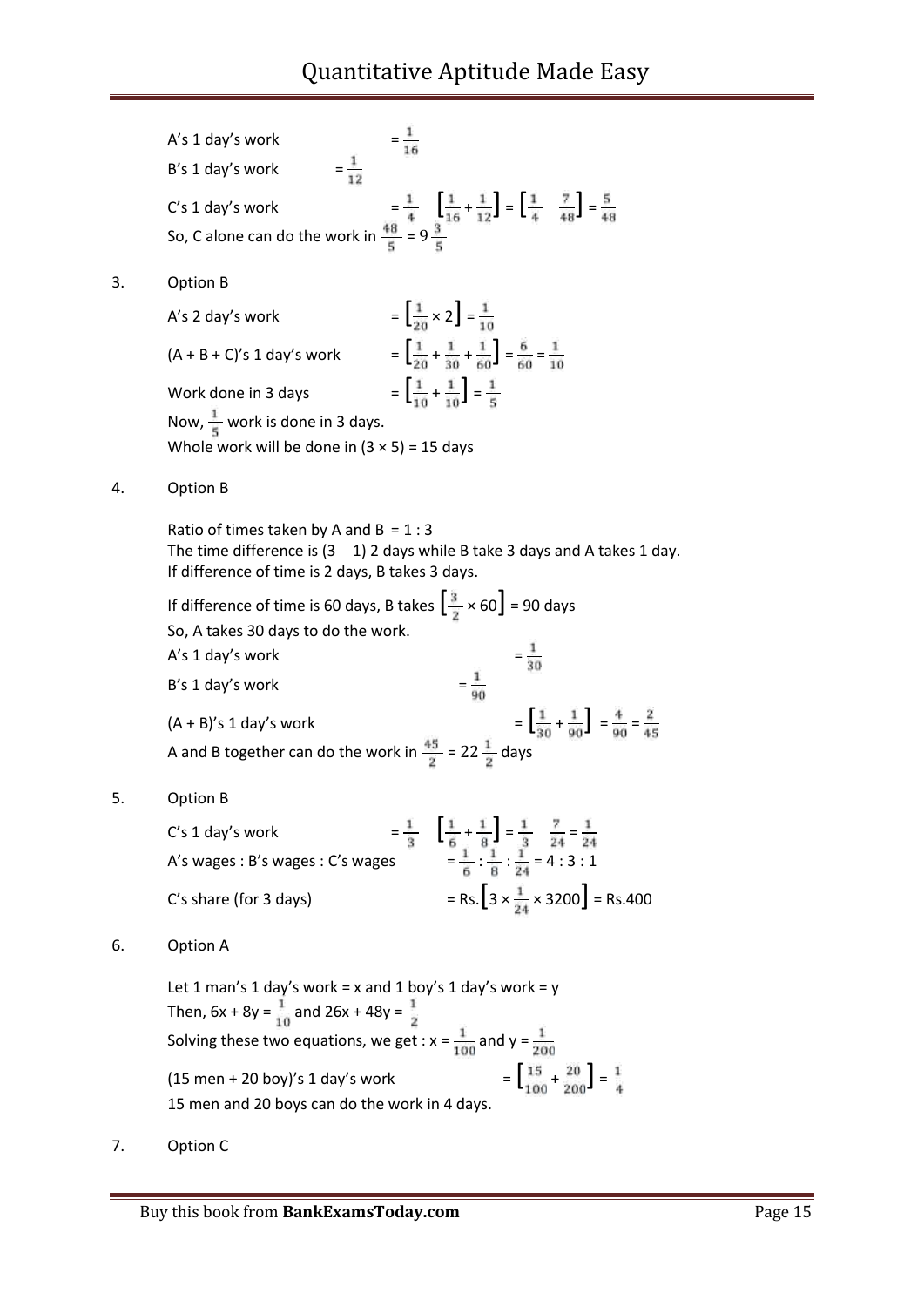A's 1 hour's work  $= \frac{1}{4}$ <br>
(B + C)'s 1 hour's work  $= \frac{1}{3}$ <br>
(A + C)'s 1 hour's work  $= \frac{1}{3}$  $(B + C)'s$  1 hour's work  $(A + C)'s$  1 hour's work  $(A + B + C)'$ s 1 hour's work  $= \left[\frac{1}{4} + \frac{1}{3}\right] = \frac{7}{12}$ B's 1 hour's work  $= \begin{bmatrix} \frac{7}{12} & \frac{1}{2} \end{bmatrix} = \frac{1}{12}$ B alone will take 12 hours to do the w 8. Option C  $(A + B)'$ s 1 day's work  $=\frac{1}{2}$ C's 1 day's work  $=\frac{1}{\pi n}$  $(A + B + C)'$ s 1 day's work  $= \left[\frac{1}{10} + \frac{1}{50}\right] = \frac{6}{50} = \frac{3}{25}$  ........ (i) A's 1 day's work = (B + C)'s 1 day's work …….. (ii) From (i) and (ii), we get 2 × (A's 1 day's work) =  $\frac{3}{25}$ A's day's work  $=\frac{3}{50}$ B's 1 day's work=  $\begin{bmatrix} \frac{1}{10} & \frac{3}{50} \end{bmatrix} = \frac{2}{50} = \frac{1}{25}$ So, B alone could do the work in 25 days. 9. Option C Whole work is done by A in  $\left[20 \times \frac{5}{4}\right]$  = 25 days Now,  $\left[1 \quad \frac{4}{5}\right]$  i.e.,  $\frac{1}{5}$  work is done by A and B in 3 days. Whole work will be done by A and B in  $(3 \times 5)$  = 15 days. A's 1 day's work  $=\frac{1}{25}$ ,  $(A + B)'$ s 1 day's work  $=\frac{1}{15}$ B's 1 day's work  $= \left[\frac{1}{15} \quad \frac{1}{25}\right] = \frac{4}{150} = \frac{2}{75}$ So, B alone would do the work in  $\frac{32}{3}$  =37  $\frac{4}{3}$  days 10. Option D  $(P + Q + R)'$ s 1 hour's work  $= \left[\frac{1}{8} + \frac{1}{10} + \frac{1}{12}\right] = \frac{37}{120}$ Work done by P, Q and R in 2 hours  $= \left[\frac{37}{120} \times 2\right] = \frac{37}{60}$ Remaining work  $= \left[1 - \frac{37}{60}\right] = \frac{23}{60}$  $(Q + R)'$ s 1 hour's work  $= \left[\frac{1}{10} + \frac{1}{12}\right] = \frac{11}{60}$ 

Now,  $\frac{11}{60}$  work is done by Q and R in 1 hour. So,  $\frac{23}{60}$  work will be done by Q and R in  $\left[\frac{60}{11} \times \frac{23}{60}\right] = \frac{23}{11}$  hours  $\approx$  2 hours

So, the work will be finished approximately 2 hours after 11 A.M., i.e., around 1 P.M.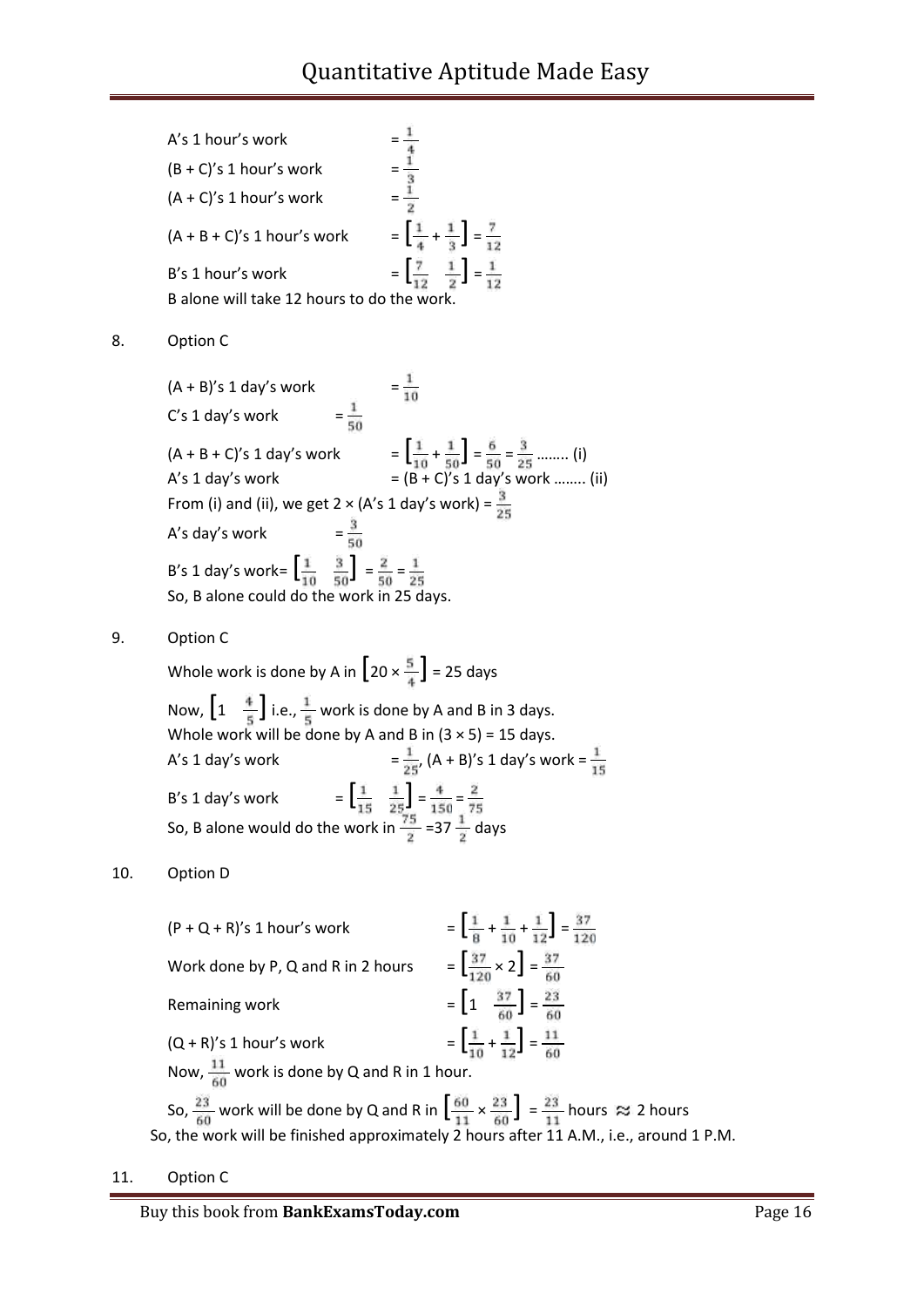- B's 10 day's work  $= \left[\frac{1}{18} \times 10\right] = \frac{2}{3}$ Remaining work  $= \left[1 - \frac{\overline{2}}{\frac{1}{3}}\right] = \frac{1}{\frac{1}{3}}$ Now,  $\frac{1}{18}$  work is done by A in 1 day.  $\frac{1}{3}$  work is done by A in  $\left[18 \times \frac{1}{3}\right] = 6$  days.
- 12. Option B

Let 1 man's 1 day's work = x and 1 woman's 1 day's work = y. Then,  $4x + 6y = \frac{1}{8}$  and  $3x + 7y = \frac{1}{10}$ Solving the two equations, we get  $x = \frac{1}{200}$ ,  $y = \frac{1}{200}$ 1 woman's 1 day's work  $=\frac{1}{200}$ 10 women's 1 day's work  $=$   $\left[\frac{1}{400} \times 10\right] = \frac{1}{40}$ Hence, 10 women will complete the work in 40 days.

13. Option D

 $(A + B)'$ s 20 day's work  $= \left[\frac{1}{30} \times 20\right] = \frac{2}{30}$ Remaining work  $= \left[1 - \frac{\overline{2}}{2}\right] = \frac{1}{2}$ Now,  $\frac{1}{3}$  work is done by A in 20 days. Therefore, the whole work will be done by A in  $(20 \times 3) = 60$  days.

14. Option A

P can complete the work in  $(12 \times 8)$  hrs. = 96 hrs. Q can complete the work in  $(8 \times 10)$  hrs. = 80 hrs. P's 1 hour's work =  $\frac{1}{96}$  and Q's 1 hour's work =  $\frac{1}{90}$  $[P + Q)'$ s 1 hour's work =  $\left[\frac{1}{96} + \frac{1}{80}\right] = \frac{11}{480}$ So, both P and Q will finish the work in  $\left[\frac{480}{11}\right]$  hrs. Number of days of 8 hours each =  $\left[\frac{480}{11} \times \frac{1}{8}\right] = \frac{60}{11}$  days =  $5\frac{5}{11}$  days

15. Option C

1 woman's 1 day's work =  $\frac{1}{70}$  =  $\frac{1}{140}$ 1 child's 1 day's work (5 women + 10 children)'s day's work  $= \left[\frac{5}{70} + \frac{10}{140}\right] = \left[\frac{1}{14} + \frac{1}{14}\right] = \frac{1}{7}$ 5 women and 10 children will complete the work in 7 d

16. Option B

Work done by X in 4 days

$$
= \left[\frac{1}{20} \times 4\right] = \frac{1}{5}
$$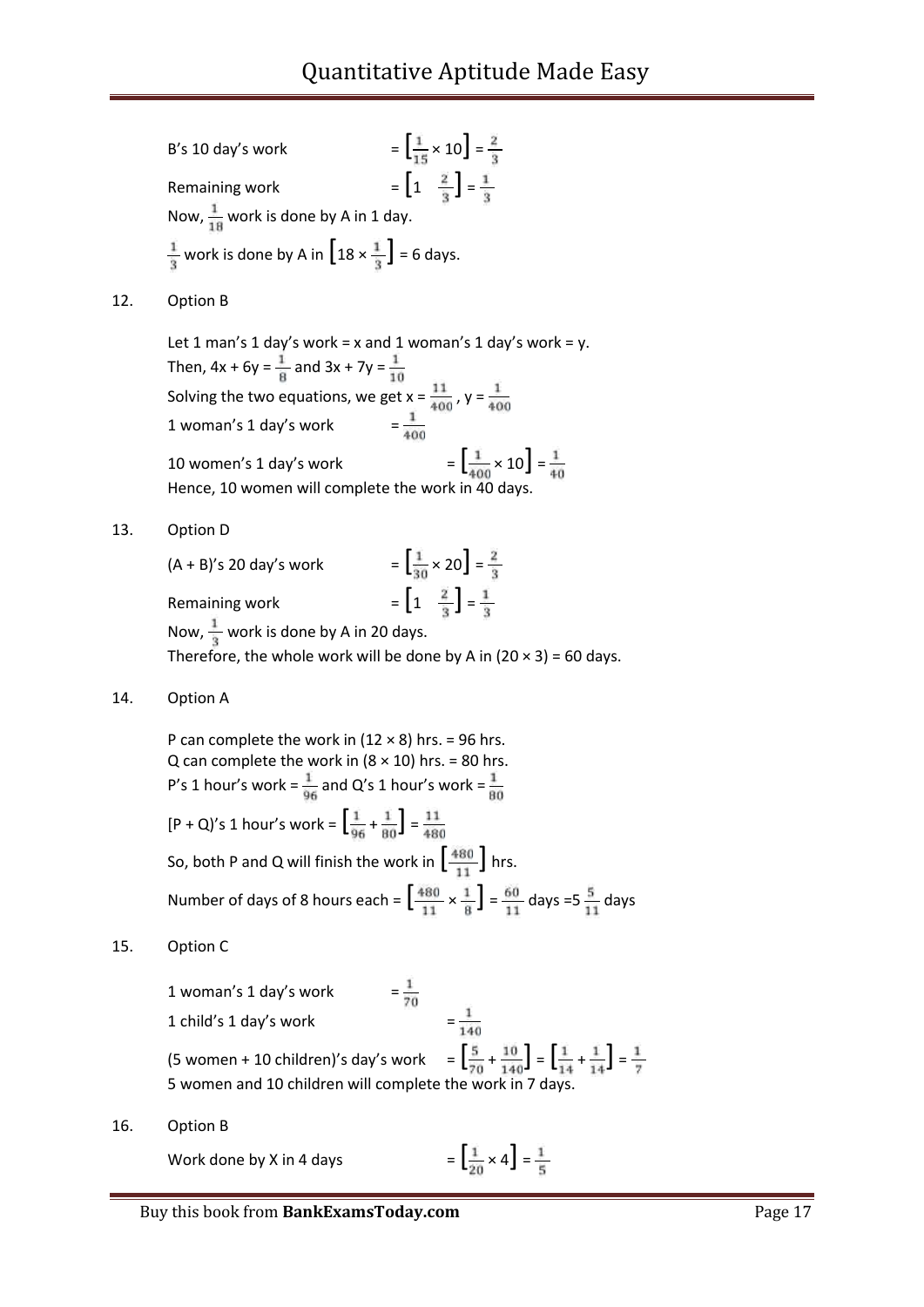| Remaining work                                                                                            | $=\left[1-\frac{1}{5}\right]=\frac{4}{5}$                               |
|-----------------------------------------------------------------------------------------------------------|-------------------------------------------------------------------------|
| $(X + Y)'s 1 day's work$                                                                                  | $=\left[\frac{1}{20}+\frac{1}{12}\right]=\frac{8}{60}=\frac{2}{15}$     |
| Now, $\frac{2}{15}$ work is done by X and Y in 1 day.                                                     |                                                                         |
| So, $\frac{4}{5}$ work will be done by X and Y in $\left[\frac{15}{2} \times \frac{4}{5}\right] = 6$ days |                                                                         |
| Hence, total time taken $= (6 + 4)$ days = 10 days                                                        |                                                                         |
| Option B                                                                                                  |                                                                         |
| Ration of times taken by A and B                                                                          | $= 100 : 130 = 10 : 13$                                                 |
| Suppose B takes x days to do the work.                                                                    |                                                                         |
| Then, $10:13::23:x$                                                                                       | $X = \left[\frac{23 \times 13}{10}\right]$<br>$x = \frac{299}{10}$      |
| $=\frac{1}{23}$<br>A's 1 day's work                                                                       |                                                                         |
| $=\frac{10}{200}$<br>B's 1 day's work                                                                     |                                                                         |
| $(A + B)'s 1 day's work$                                                                                  | $=\left[\frac{1}{23}+\frac{10}{200}\right]=\frac{23}{200}=\frac{1}{13}$ |
| Therefore, A and B together can complete the work in 13 days.                                             |                                                                         |
| Option C                                                                                                  |                                                                         |
| Number of pages typed by Ravi in 1 hour                                                                   | $=\frac{32}{\frac{6}{40}}=\frac{16}{3}$<br>$=\frac{40}{5}=8$            |
| Number of pages typed by Kumar in 1 hour                                                                  |                                                                         |
| Number of pages typed by both in 1 hour                                                                   | $=\left[\frac{16}{2}+8\right]=\frac{40}{2}$                             |

Time taken by both to type 110 pages  $= \left[110 \times \frac{3}{40}\right]$  hours = 8  $\frac{+}{4}$  hours or 8 hours 15 minutes

#### 19. Option C

 $17.$ 

18.

If A can do a piece of work in n days, then A's 1 day's work  $=\frac{1}{n}$  $(A + B + C)'$ s 1 day's work  $= \left[\frac{1}{24} + \frac{1}{6} + \frac{1}{12}\right] = \frac{7}{24}$ **Formula:** If A's 1 day's work  $=$   $\frac{1}{2}$ , then A can finish the work in n days. So, all the three together will complete the job in  $\left[\frac{24}{7}\right]$  days =  $3\frac{3}{7}$ 

#### 20. Option B

Ration of times taken by Sakshi and Tanya  $= 125 : 100 = 5 : 4$ Suppose Tanya takes x days to do the work.

5 : 4::20 : x  $x = \left[\frac{4 \times 20}{5}\right]$ 

 $x = 16$  days

Hence, Tanya takes 16 days to complete the work.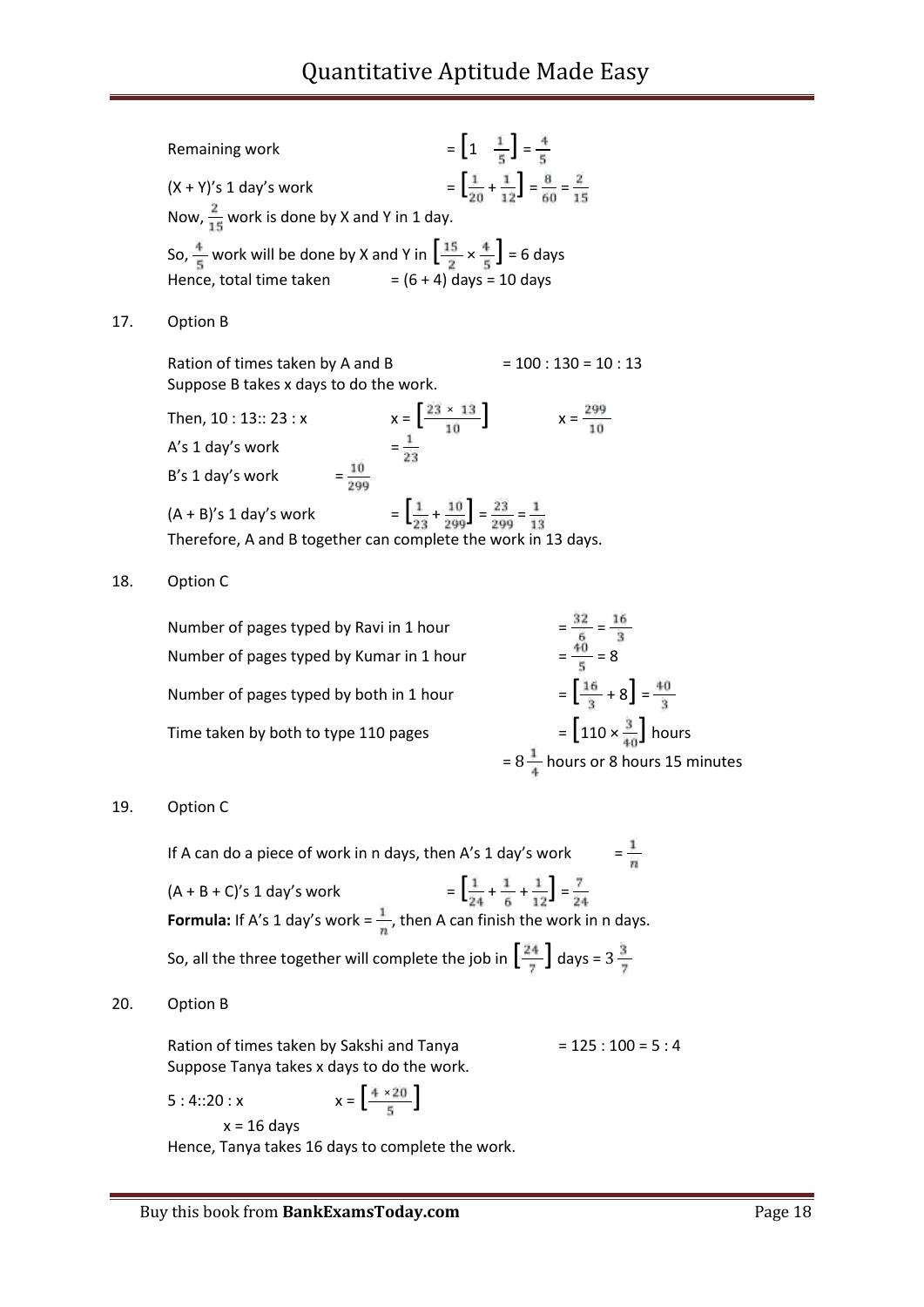#### 21. Option B

Suppose A, B and C take x,  $\frac{x}{2}$  and  $\frac{x}{3}$  days respectively to finish the work. Then,  $\left[\frac{1}{x} + \frac{2}{x} + \frac{3}{x}\right] = \frac{1}{2}$  $=\frac{1}{N}$  $x = 12$ So, B takes  $(12/2) = 6$  days to finish the work.

22. Option C

23.

 $24.$ 

 $25.$ 

| $(A + B)'s 1 day's work$                                                                                                                                                            |                 | $=\left[\frac{1}{1.6}+\frac{1}{1.0}\right]=\frac{1}{6}$                           |
|-------------------------------------------------------------------------------------------------------------------------------------------------------------------------------------|-----------------|-----------------------------------------------------------------------------------|
| Work done by A and B in 2 days = $\left[\frac{1}{6} \times 2\right] = \frac{1}{3}$                                                                                                  |                 |                                                                                   |
| Remaining work<br>Now, $\frac{1}{15}$ work is done by A in 1 day.                                                                                                                   |                 | $=\left[1-\frac{1}{3}\right]=\frac{2}{3}$                                         |
| $\frac{2}{3}$ work will be done by A in $\left[15 \times \frac{2}{3}\right]$ = 10 days<br>Hence, the total time taken                                                               |                 | $= (10 + 2) = 12$ days.                                                           |
| Option A                                                                                                                                                                            |                 |                                                                                   |
| $2(A + B + C)'s 1 day's work$<br>Therefore, $(A + B + C)'s$ 1 day's work $= \frac{1}{2 \times 8} = \frac{1}{16}$<br>Work done by A, B, C in 10 days = $\frac{10}{16} = \frac{5}{8}$ |                 | $=\left[\frac{1}{30}+\frac{1}{24}+\frac{1}{20}\right]=\frac{15}{120}=\frac{1}{8}$ |
| Remaining work                                                                                                                                                                      |                 | $= \left[ \begin{matrix} 1 & \frac{5}{8} \end{matrix} \right] = \frac{3}{8}$      |
| A's 1 day's work<br>Now, $\frac{1}{4R}$ work is done by A in 1 day.                                                                                                                 |                 | $=\left[\frac{1}{12},\frac{1}{24}\right]=\frac{1}{18}$                            |
| So, $\frac{3}{9}$ work will be done by A in $\left[48 \times \frac{3}{9}\right] = 18$ days.                                                                                         |                 |                                                                                   |
| Option A                                                                                                                                                                            |                 |                                                                                   |
| Ratio of rates of working of A and B<br>So, ratio of times taken<br>B's 1 day's work                                                                                                | $=\frac{1}{12}$ | $= 2 : 1$<br>$= 1:2$                                                              |
| A's 1 day's work                                                                                                                                                                    |                 | $=\frac{1}{6}$ ; (2 times of B's work)                                            |
| $(A + B)'s 1 day's work$<br>So, A and B together can finish the work in 4 days.                                                                                                     |                 | $=\left[\frac{1}{6}+\frac{1}{12}\right]=\frac{3}{12}=\frac{1}{4}$                 |
| Option B                                                                                                                                                                            |                 |                                                                                   |

(20 × 16) women can complete the work in 1 day.<br>1 woman's 1 day's work  $=$   $\frac{1}{320}$ 1 woman's 1 day's work =  $(16 \times 15)$  men can complete the work in 1 day.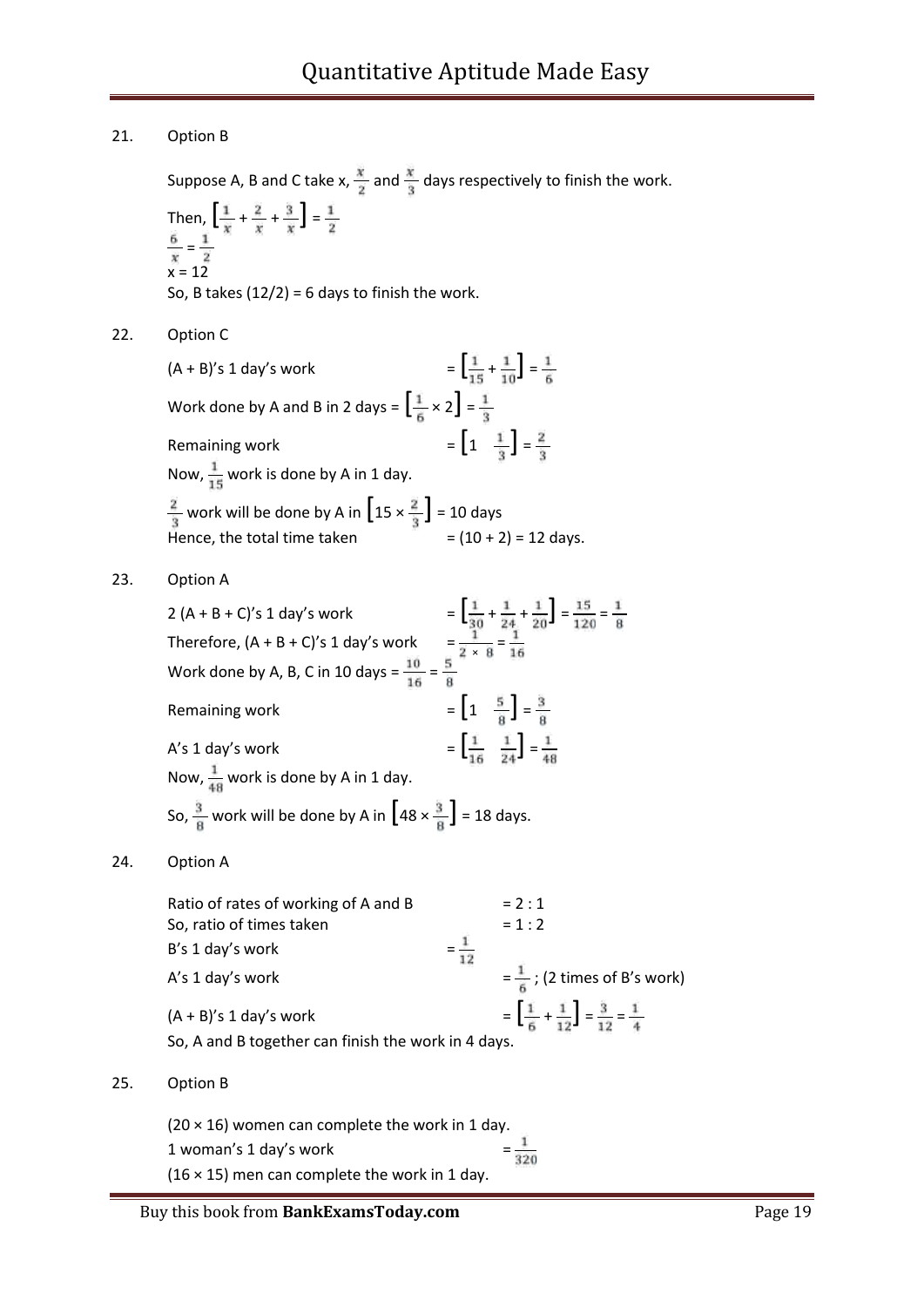1 man's 1 day's work  
So, required ratio  

$$
= \frac{1}{240} : \frac{1}{320}
$$

$$
= \frac{1}{3} : \frac{1}{4}
$$

$$
= 4 : 3 (cross multiplied)
$$

26. Option C

(A + B + C)'s 1 day's work  
\n(A + B)'s 1 day's work  
\n(B + C)'s 1 day's work  
\n
$$
= \frac{1}{\frac{8}{8}}
$$
\n
$$
= \frac{1}{\frac{12}{12}}
$$
\n
$$
= \left[2 \times \frac{1}{\frac{5}{6}}\right] \left[\frac{1}{8} + \frac{1}{12}\right]
$$
\n
$$
= \left[\frac{1}{3} \times \frac{5}{24}\right]
$$
\n
$$
= \frac{1}{3}
$$
\n
$$
= \frac{1}{3}
$$
\n
$$
= \frac{1}{3}
$$

So, A and C together will do the work in 8 days.

27. Option C

$$
(B + C)'s 1 day's work = \left[\frac{1}{9} + \frac{1}{12}\right] = \frac{7}{36}
$$
  
Work done by B and C in 3 days =  $\left[\frac{7}{36} \times 3\right] = \frac{7}{12}$   
Remaining work =  $\left[1 - \frac{7}{12}\right] = \frac{5}{12}$   
Now,  $\frac{1}{24}$  work is done by A in 1 day.  
So,  $\frac{5}{12}$  work is done by A in  $\left[24 \times \frac{5}{12}\right] = 10$  days.

28. Option A

Work done by X in 8 days  $= \left[\frac{1}{40} \times 8\right] = \frac{1}{5}$ Remaining work  $= \left[1 - \frac{1}{5}\right] = \frac{4}{5}$ Now,  $\frac{4}{5}$  work is done by Y in 16 days. Whole work will be done by Y in  $\left[16 \times \frac{5}{4}\right]$  = 20 days. X's 1 day's work =  $\frac{1}{30}$ , Y's 1 day's work =  $\frac{1}{30}$  $(X + Y)'$ s 1 day's work =  $\left[\frac{1}{40} + \frac{1}{20}\right] = \frac{3}{40}$ Hence, X and Y will together complete the work in  $\left[\frac{40}{3}\right] = 13\frac{1}{3}$  days. 29. Option B

> (A's 1 day's work) : (B's 1 day's work) =  $\frac{1}{2}$  : 1 = 7 : 4 Let A's and B's 1 day's work be 7x and 4x respectively. Then ,  $7x + 4x = \frac{1}{7}$   $11x = \frac{1}{7}$   $x = \frac{1}{77}$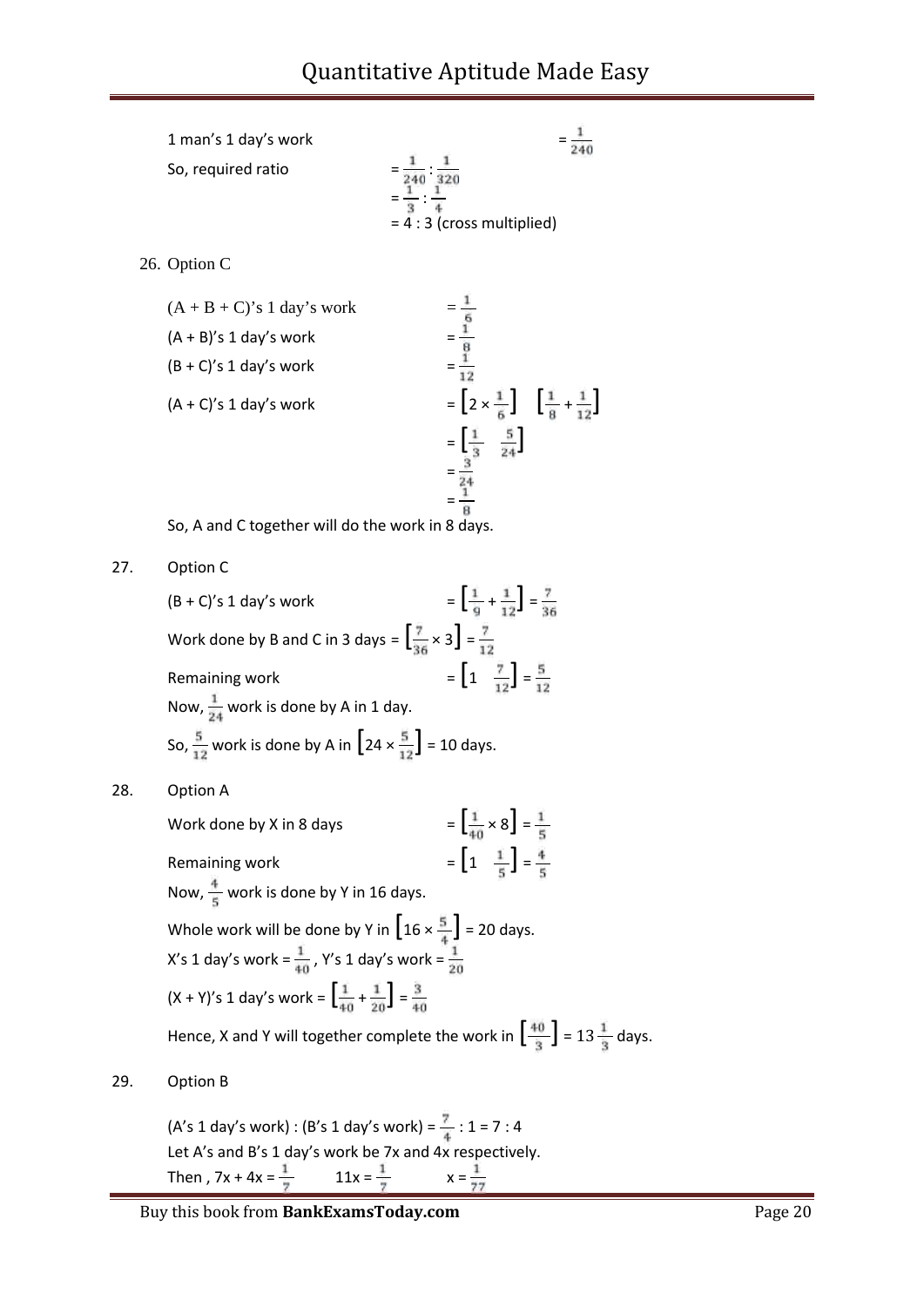A's 1 day's work = 
$$
\left[\frac{1}{77} \times 7\right] = \frac{1}{11}
$$

30. Option A

Efficiency of  $P: Q = 3:1$ Required number of days of  $P: Q = 1:3$ i.e., if P requires x days then Q requires 3x days but  $3x \times 50$  $2x = 60$  $x = 30$  and  $3x = 90$ Thus P can finish the work in 30 days and Q can finish the work in 90 days.

- 31. Option B
	- Filling efficiency  $= 5\%$   $= 5\%$ Emptying efficiency =  $1.66\%$  1.66 =  $\frac{100}{60}$ Net efficiency  $= 5$   $1.66 = 3.33\%$ Required time to full the tub =  $\frac{100}{3.33}$  = 30 minutes
- 32. Option C

Efficiency of  $A = 7.14%$ Efficiency of  $B = 4.76%$ Efficiency of  $A + B = 11.9%$ Number of days required by A and B, working together =  $\frac{100}{11.9}$  = 8.4 days

33. Option A

Efficiency of A + B = 33.33%  $\left[ = \frac{100}{3} \right]$ Ratio of efficiency of A and B = 3 : 1 Efficiency of A =  $\frac{3}{4}$  × 33.33 = 25% Number of days taken by A =  $4 = \frac{100}{25} = 4$ 

34. Option A

3 days before the completion of the work Aman left the work means in last 3 days only Suneeta has worked alone.

So, in last 3 days worked done by Suneeta =  $3 \times \frac{1}{21} = \frac{1}{7}$ 

So, the rest  $\left[1 \quad \frac{1}{7}\right] = \frac{6}{7}$  work was done by Aman and Suneeta both. Number of days in which Aman and Suneeta worked together =  $\frac{6/7}{5/42} = \frac{36}{5} = 7 \frac{1}{5}$  days

35. Option A

Karan's efficiency = 10% Sohan's efficiency = 5% Work done by Karan and Sohan together in 3 days =  $15 \times 3 = 45\%$ Now, number of days in which B completed rest (55%) work alone =  $\frac{55}{5}$  = 11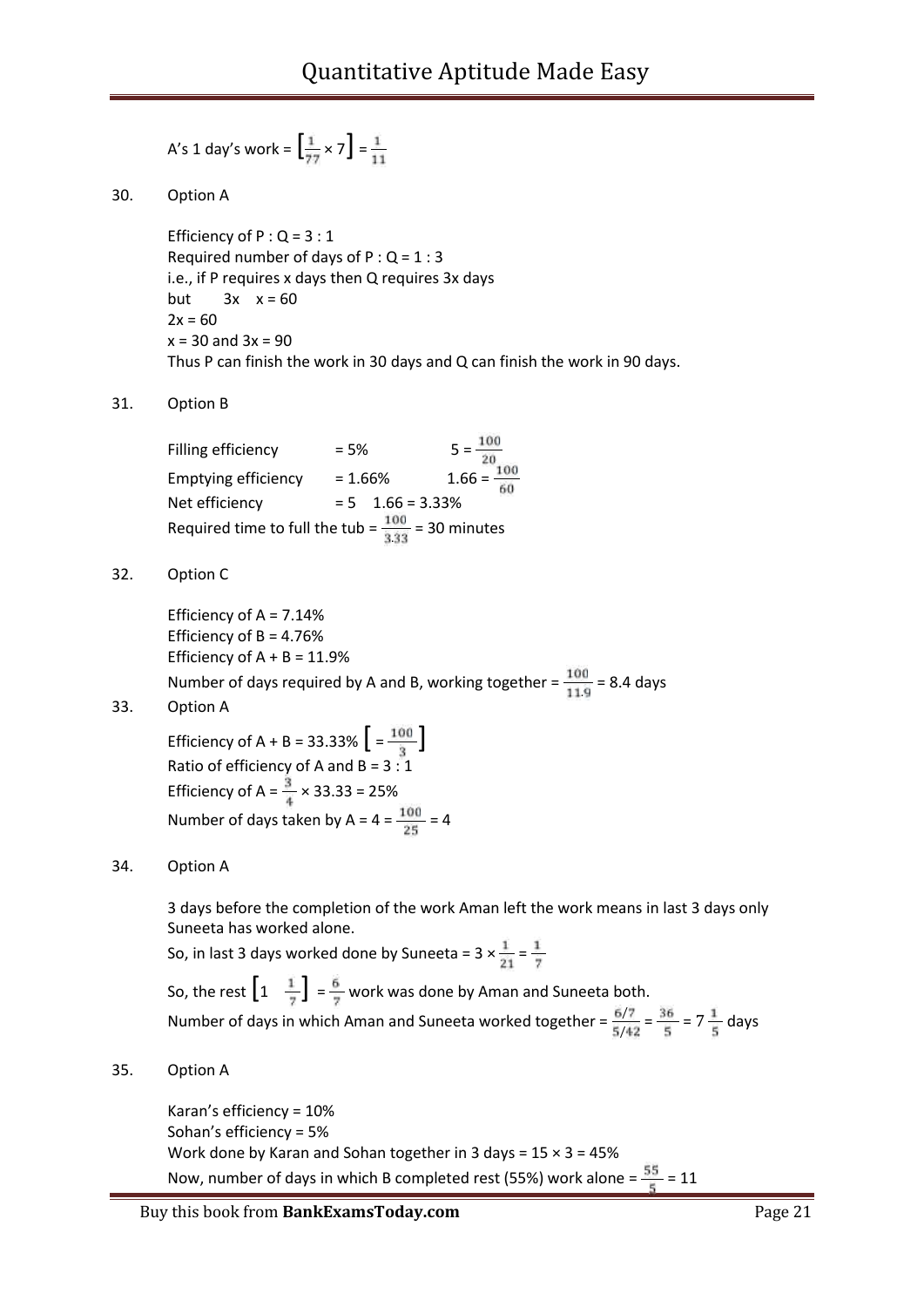Total number of days in which B worked =  $3 + 11 = 14$ Now number of days required by B, when A and B both worked together =  $\frac{100}{15}$  = 6  $\frac{2}{3}$ Required difference in number of days =  $(11)$   $\left[6\frac{\overline{2}}{3}\right]$  $=\frac{13}{3}$  = 4 $\frac{1}{3}$  days 36. Option B  $A's share = Rs.250$  $B's share = Rs.100$ It means the ratio of efficiency of A : B = 250 : 100 = 5 : 2 Ratio of days taken by A and  $B = 2x : 5x$ Now,  $5x$   $2x = 9$   $x = 3$ Number of days taken by  $A = 6$  (efficiency = 16.66%) Number of days taken by  $B = 15$  (efficiency = 6.66%) Therefore number of days taken by A and B, working together =  $\frac{100}{23.33} = \frac{300}{70} = 4\frac{2}{7}$  days 37. Option A  $A + B = 70%$  $B + C = 50\%$   $[A + B + B + C \ (A + B + C) = B]$  $70 + 50$   $100 = 20%$  $B = 20%$  $A = 50%$  $C = 30%$ Hence, A is most efficient. 38. Option C Work done  $=\frac{1}{5}$ Remaining work  $=\frac{4}{5}$ 4 (20  $\times$  75) = 40  $\times$  x  $x = 150$ Therefore 75 men should be increased. 39. Option E Work done by 2 men = 3 women = 4 boys  $1$  man =  $2$  boys

1 women =  $\frac{4}{3}$  boys Boys  $\times$  days = 4  $\times$  52 (boys days) Again 1 man + 1 woman + 1 boy =  $2 + \frac{4}{3} + 1 = \frac{13}{3}$  boys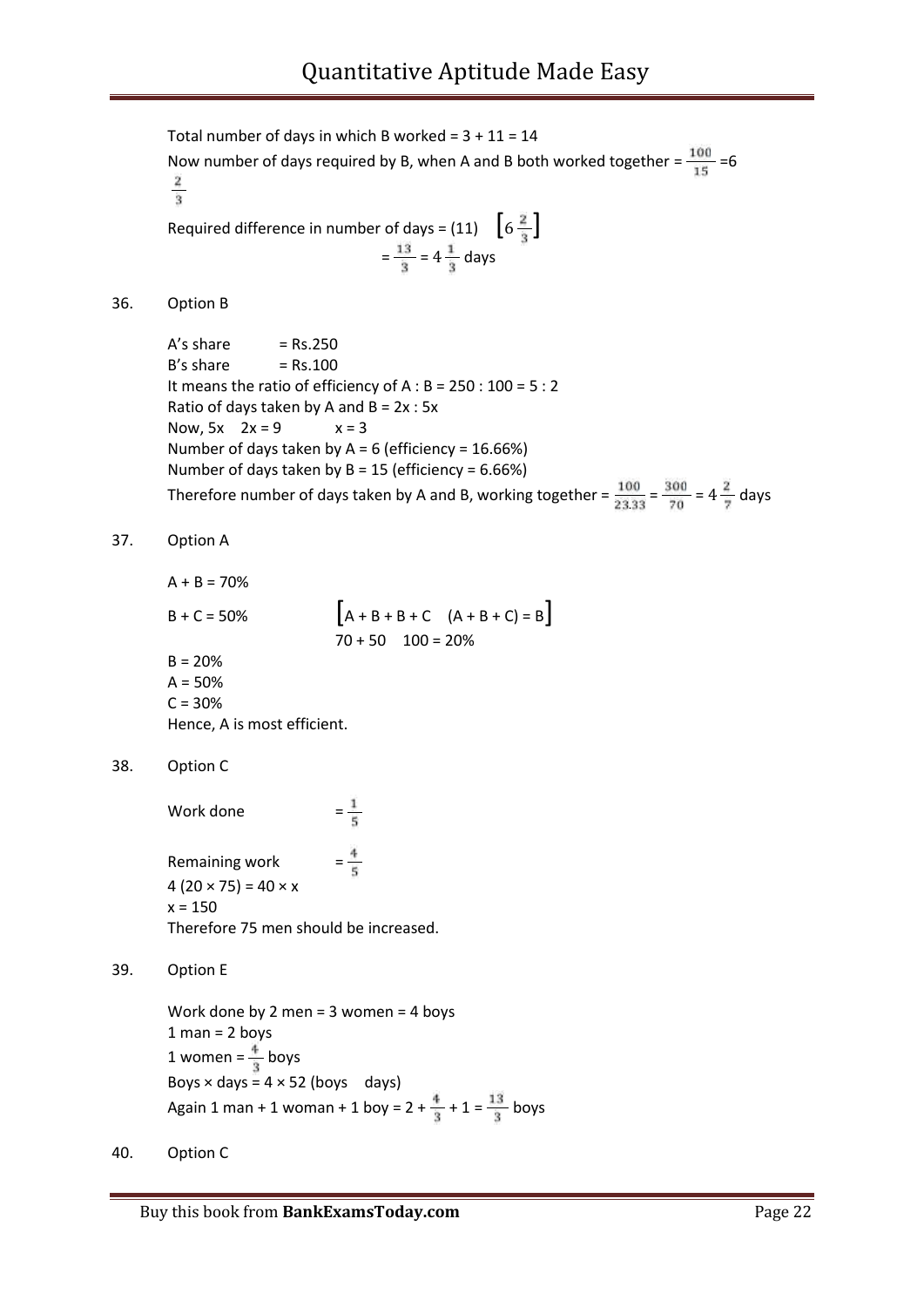Work done  $=\frac{2}{9}$ Remaining work  $=\frac{1}{6}$ , which is half of  $\frac{4}{6}$  $\frac{1}{2}$  × (20 × 32) = 8 × x  $= 40$  men Therefore, 20 more men were required.

41. Option A

Number of days taken by A to complete work alone  $= 14$  days Number of days taken by B to complete work alone  $= 7$  days Number of days taken by C to complete work alone  $= 7$  days One day's work of A and B  $=\frac{1}{3}+\frac{1}{9}=\frac{9}{3}$ And one day's work of A, B and  $C = \frac{1}{2} + \frac{1}{2} + \frac{1}{2} = \frac{3}{24}$ 3 day's work of A and B =  $3 \times \frac{3}{24} = \frac{3}{24}$ Remaining work  $=$   $\frac{5}{14}$   $\left[1 - \frac{9}{14}\right]$ This remaining work will be done by A, B and C  $=\frac{5/14}{5/14}=1$  day

42. Option A

 $(A + B)'$ s 1 day's work =  $\frac{1}{4}$ , As 1 day's work =  $\frac{1}{12}$ B's 1 day's work=  $\begin{bmatrix} \frac{1}{4} & \frac{1}{12} \end{bmatrix} = \frac{1}{6}$ Hence, B alone can complete the work in 6 days.

43. Option E

| Efficiency of 4 men and 2 boys  | $= 20%$ |
|---------------------------------|---------|
| Efficiency of 3women and 4 boys | $= 20%$ |
| Efficiency of 2 men and 3 women | $= 20%$ |

So, Efficiency of 6 men, 6 women and 6 boys  $= 60\%$ So, efficiency of 1 man, 1 woman and 1 boy  $= 10\%$ Now, since they will work at double their efficiency Efficiency of 1 man, 1 woman and 1 boy = 20% Required number of days  $= 5$ 

44. Option B

C's 1 day's work  $= \frac{1}{3} \left[ \frac{1}{6} + \frac{1}{8} \right] = \frac{1}{24}$ A : B : C = Ratio of their 1 day's work =  $\frac{1}{2}$  :  $\frac{1}{8}$  :  $\frac{1}{8}$  = 4 : 3 : 1 A's share Rs.  $\left[600 \times \frac{4}{8} \right]$  = Rs.300, B's share = Rs.  $\left[600 \times \frac{3}{8} \right]$  = Rs.225  $C's share = Rs. [600 (300 + 225)] = Rs.75$ 

45. Option D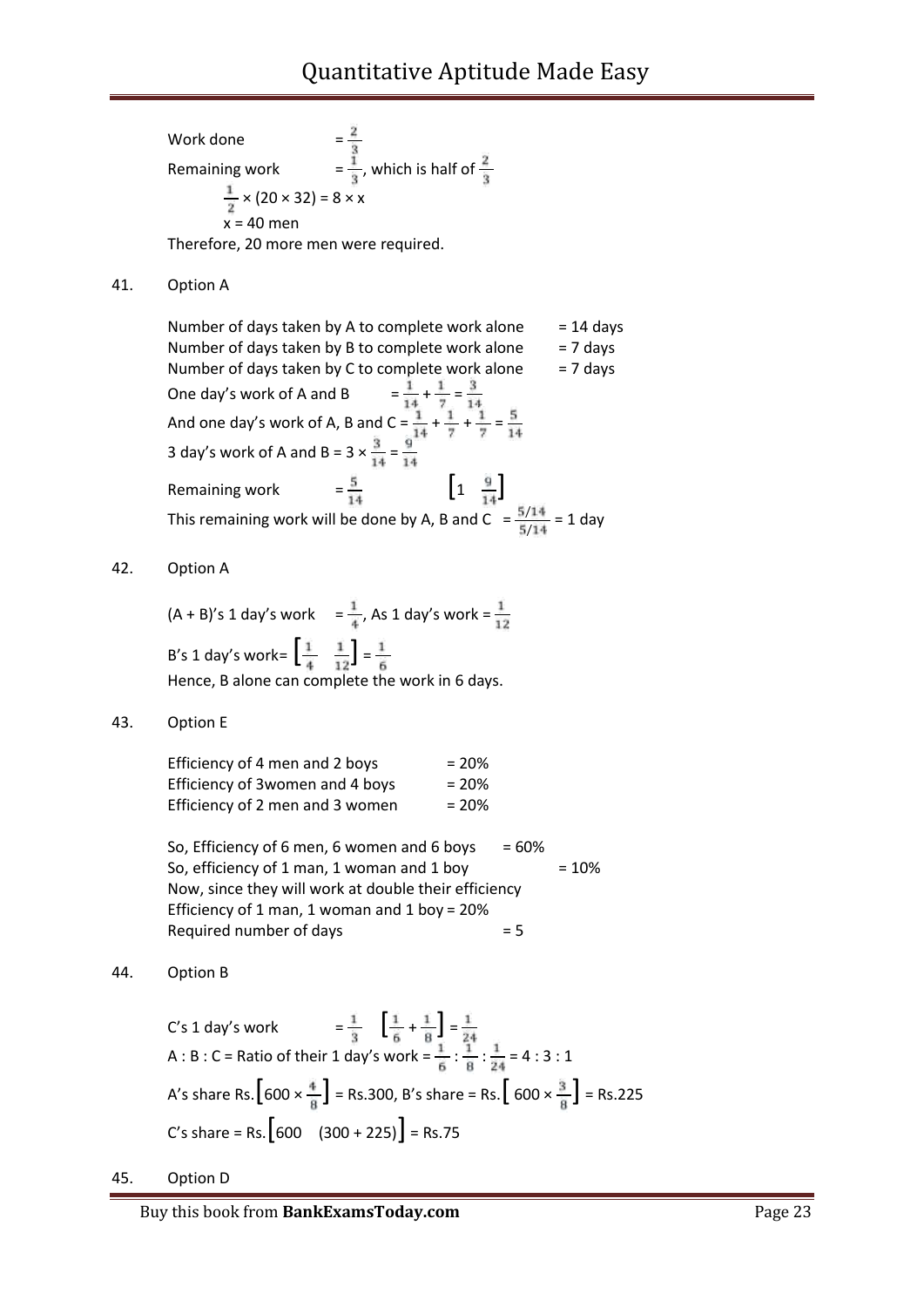Efficiency of A  $= 8.33\%$ Effective efficiency  $= 6.66\%$ , when there is leakage So, efficiency of leakage = 1.66% = (8.33 6.66) It means due to leakage a full tank will be empty in 60 hours.

#### 46. Option C

(A's 1 day's work) : (B's 1 day's work) = 2 : 1  $(A + B)'s 1 day's work$ Divide  $\frac{1}{18}$  in the ratio 2 : 1 So, A's 1 day's work  $= \left[\frac{1}{18} \times \frac{2}{3}\right] = \frac{1}{27}$ Hence, A alone can finish the work in 27 days.

47. Option A

Efficiency when both pipes used to fill =  $A + B$ And efficiency when pipe A is used to fill and pipe B is used to empty the  $tan k = A$  B

So, 
$$
\frac{A+B}{\frac{A}{B}} = \frac{\frac{2}{3}}{\frac{3}{1}}
$$
  
Thus, the ratio of efficiency of pipe A and B = 3 : 1

48. Option E

(45 × 16) men can complete the work in 1 day.<br>So, 1 man's 1day's work  $= \frac{1}{720}$ So, 1 man's 1day's work = 45 men's 6 day's work  $= \left[\frac{1}{16} \times 6\right] = \frac{3}{8}$  Remaining work =  $\left[1 - \frac{3}{8}\right] = \frac{5}{8}$ 

49. Option C

Time taken by pipes A and B to fill the whole  $tanh = \frac{100}{16.66} = 6$  hours Capacity filled in 2 hours by pipes A, B and  $C = 2 \times 13.33 = 26.66\%$ Remaining capacity = 73.33% This remaining capacity can be filled by A and B  $=\frac{73.33}{\pi}\frac{2}{16.66}=4\frac{2}{5}$ So, the total time required  $= 2 + 4 \frac{2}{5} = 6$  hours 24 minutes Thus, in this case 24 minutes extra are required.

50. Option C

1 minute's work of both the punctures =  $\left[\frac{1}{9} + \frac{1}{6}\right] = \frac{5}{18}$ So, both the punctures will make the tyre flat in  $\frac{40}{5}$  = 3  $\frac{3}{5}$  min.

51. Option B

Let x litre be the per day filling and v litre be the capacity of the reservoir, then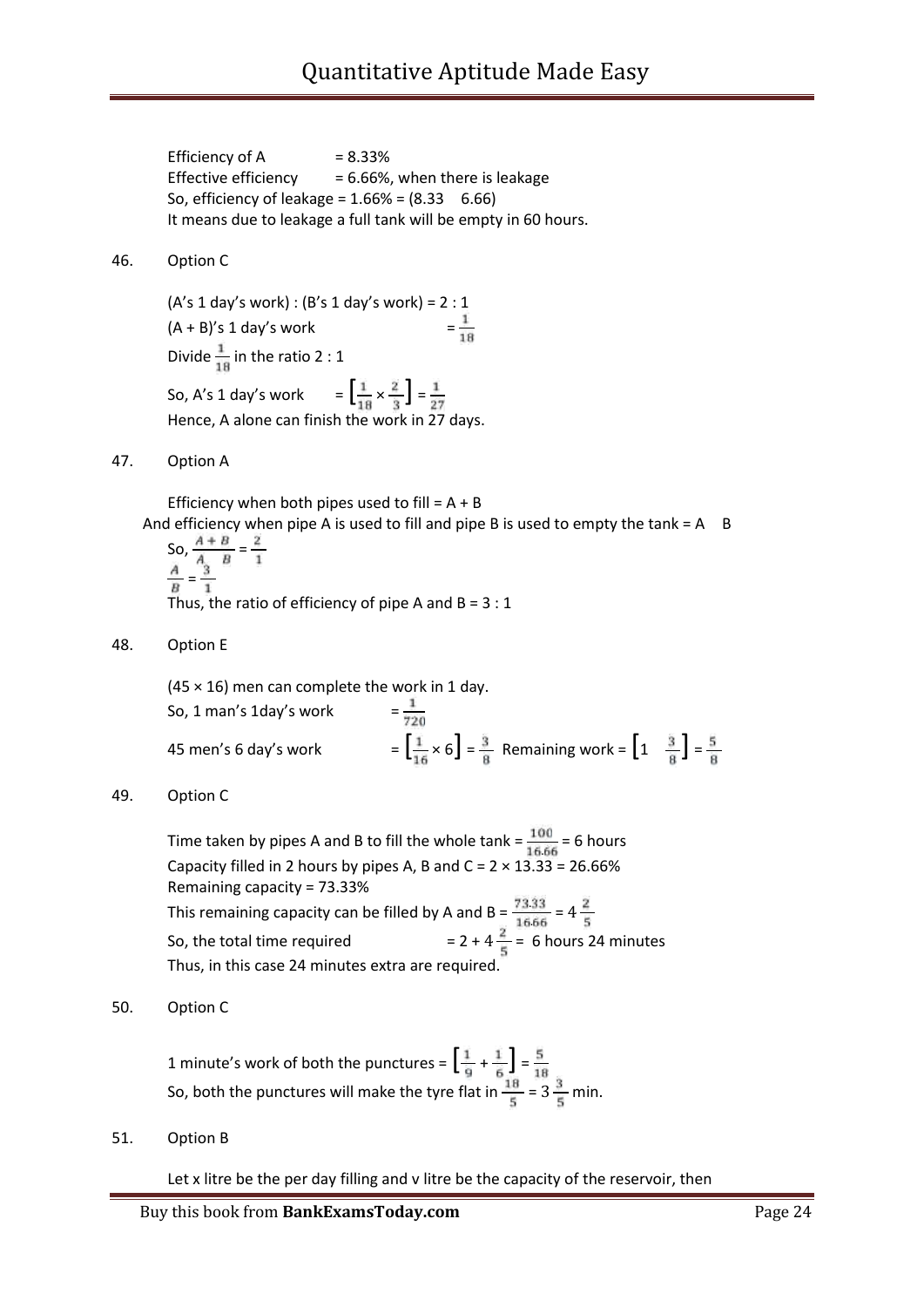$90x + v = 40000 \times 90$  .... (1)  $60x + v = 32000 \times 60$  .... (2) Solving eq. (1) and (2), we get  $x = 56000$ Hence, 56000 litres per day can be used without the failure of supply.

52. Option A

(A's 1 day's work) : (B's 1 day's work) = 150 : 100 = 3 : 2 Let A's and B's 1 day's work be 3x and 2x respectively.

Then, C's 1 day's work  $= \left[\frac{3x + 2x}{x}\right] = \frac{5x}{x}$ So,  $\frac{5x}{2} = \frac{1}{40}$  or  $x = \left[\frac{1}{40} \times \frac{2}{5}\right] = \frac{1}{100}$ A's 1 day's work =  $\frac{9}{100}$ ; B's 1 day's work =  $\frac{1}{60}$ ; C's 1 day's work =  $\frac{1}{400}$  $(A + B + C)'$ s 1 day's work =  $\left[\frac{e}{100} + \frac{1}{200} + \frac{1}{200}\right] = \frac{100}{200} = \frac{9}{200}$ So, A, B and C together can do the work in  $\frac{70}{3}$  = 13 $\frac{1}{3}$  days

53. Option B

Ratio of number of men, women and children =  $\frac{18}{6}$  :  $\frac{10}{5}$  :  $\frac{12}{3}$  = 3x : 2x : 4x So,  $(3x + 2x + 4x) = 18$ So,  $x = 2$ Therefore, number of women = 4 Share of all women =  $\frac{10}{40}$  × 4000 = Rs.1000  $(18 + 10 + 12 = 40)$ So, Share of each woman =  $\frac{1000}{4}$  = Rs.250

54. Option A

P can complete the work in  $(12 \times 8)$  hrs. = 96 hrs. Q can complete the work in  $(8 \times 10)$  hrs. = 80 hrs. So, P's 1 hour's work =  $\frac{1}{96}$  and Q's 1 hour's work =  $\frac{1}{90}$  $(P + Q)'$ s 1 hour's work =  $\left[\frac{1}{96} + \frac{1}{80}\right] = \frac{11}{480}$ So, both P and Q will finish the work in  $\left[\frac{480}{11}\right]$  hrs. So, Number of days of 8 hours each =  $\left[\frac{480}{11} \times \frac{1}{8}\right] = \frac{60}{11}$  days =  $5\frac{5}{11}$  days

55. Option C

Efficiency of Eklavya = 16.66%  $Efficiency of Faizal = 8.33%$ Total efficiency of Eklavya and Faizal  $= 25%$ So, they can do actual work in 4 days So, 3 times work requires 12 days.

56. Option D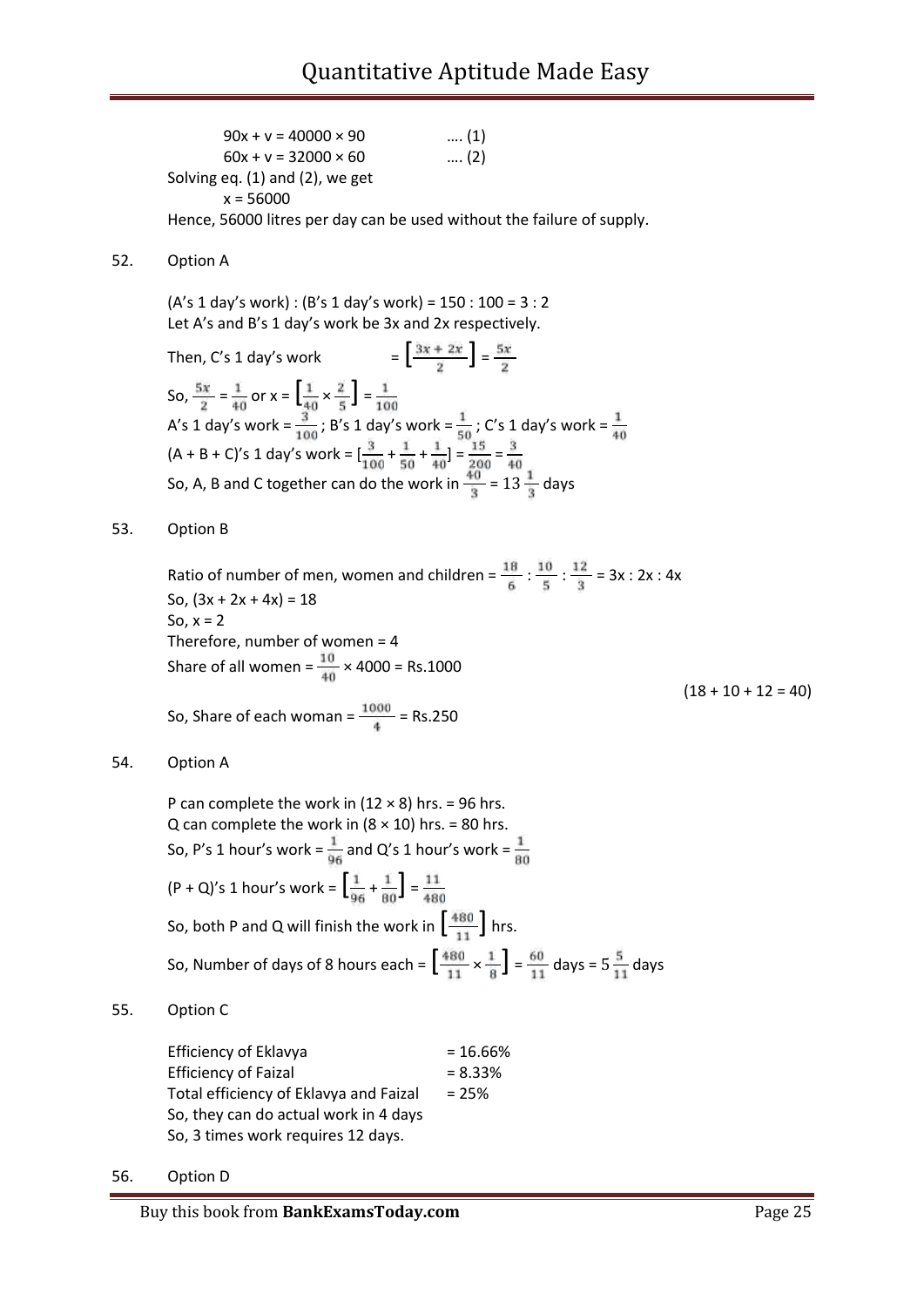$(A + B)'$ s 20 day's work =  $\left[\frac{1}{30} \times 20\right] = \frac{2}{3}$  Remaining work =  $\left[1 - \frac{2}{3}\right] = \frac{1}{3}$ Now,  $\frac{1}{3}$  work is done by A in 20 days. Whole work will be done by A in  $(20 \times 3) = 60$  days

57. Option B

Efficiency of Aman and Raman  $= 10\%$ Aman worked for 2.5 hours and Raman worked separately 8.5 hours. Which means it can be considered that Aman and Raman worked together for 2.5 hours and Raman worked alone for 6 hours.

Thus, Aman and Raman in 2.5 hours can complete 25% work. It means the remaining (50 25) = 25% of the work was done by Raman in 6 hours.

Therefore, Raman can do 100% work in 24 hours. It means the efficiency of Raman = 4.16% Therefore, efficiency of Aman =  $(10 \quad 4.16) = 5.83\%$ 

Thus, Aman require  $\frac{100}{5.83}$  = 17  $\frac{1}{7}$  hours to complete the work alone.

#### 58. Option B

Let 1 man's 1 day's work = x and 1 boy's 1 day's work =  $y$ Then,  $5x + 2y = 4(x + y)$   $x = 2y$   $\frac{x}{y} = \frac{z}{1}$ 

59. Option B

C's 1 day's work 
$$
= \frac{1}{3} \left[ \frac{1}{6} + \frac{1}{8} \right] = \frac{1}{3} \cdot \frac{7}{24} = \frac{1}{24}
$$
  
A's wages : B's wages : C's wages  $= \frac{1}{6} : \frac{1}{8} : \frac{1}{24} = 4 : 3 : 1$   
So, C's share = Rs.  $\left[ \frac{1}{8} \times 3200 \right]$  = Rs.400

60. Option C

Rate of leakage  $= 8.33\%$  per hour Net efficiency  $= 50 (16.66 + 8.33) = 25%$ Time required =  $\frac{100}{25}$  = 4 hours

61. Option B

Work done by A  $= \left[1 \quad \frac{8}{23}\right] = \frac{15}{23}$ So, A :  $(B + C) = \frac{13}{25}$  :  $\frac{8}{25} = 15 : 8$ So, A's share = Rs.  $\left[\frac{15}{23} \times 529\right]$  = Rs.345

62. Option B

(A's 1 day's work) : (B's 1 day's work) =  $\frac{1}{2}$  : 1 = 7 : 4 Let A's and B's 1 day's work be 7x and 4x respectively. Then,  $7x + 4x = \frac{1}{7}$   $11x = \frac{1}{7}$   $x = \frac{1}{77}$